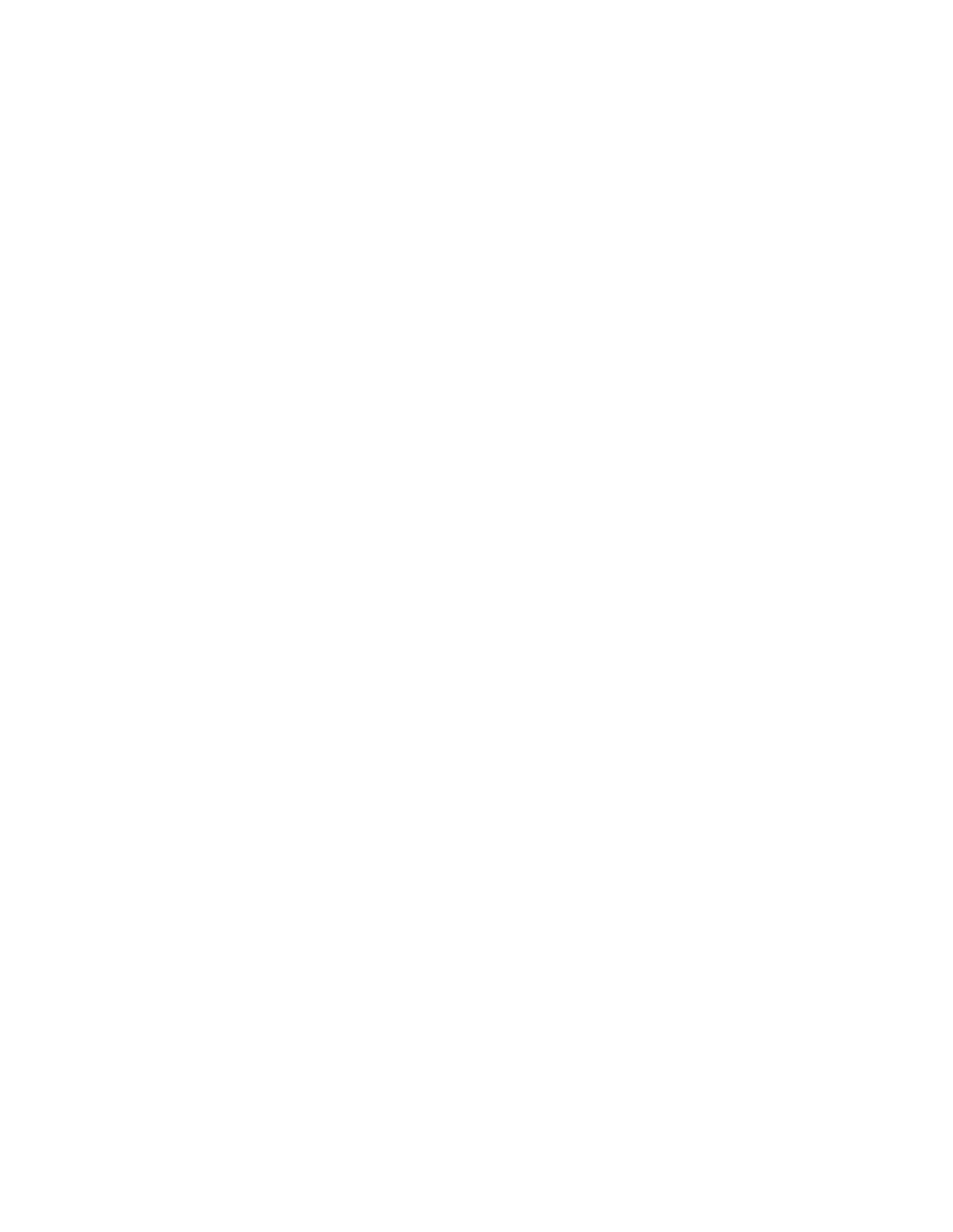# ENVIRONMENTAL ASSESSMENT WORKSHEET

# **Table of Contents**

| 1  |                                                                                         |
|----|-----------------------------------------------------------------------------------------|
| 2  |                                                                                         |
| 3  |                                                                                         |
| 4  |                                                                                         |
| 5  |                                                                                         |
| 6  |                                                                                         |
| 7  |                                                                                         |
| 8  |                                                                                         |
| 9  |                                                                                         |
| 10 |                                                                                         |
| 11 |                                                                                         |
| 12 |                                                                                         |
| 13 | Fish, Wildlife, Plant Communities, & Sensitive Ecological Resources (Rare Features)  20 |
| 14 |                                                                                         |
| 15 |                                                                                         |
| 16 |                                                                                         |
| 17 |                                                                                         |
| 18 |                                                                                         |
| 19 |                                                                                         |
| 20 |                                                                                         |
|    |                                                                                         |

# **Tables**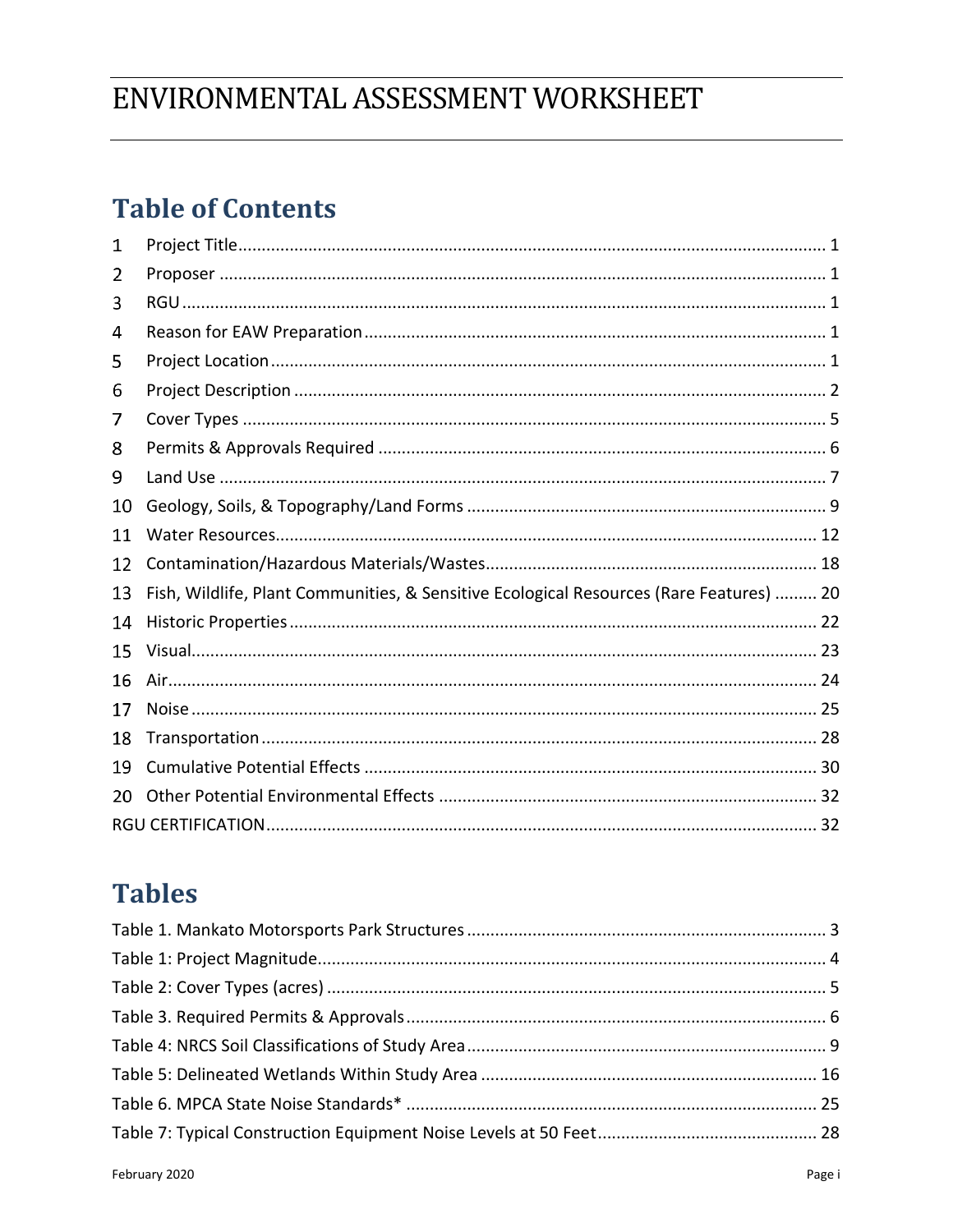|--|

# **Appendices**

Appendix A: Figures Appendix B: Wetland Delineation Report Appendix C: Environmental Review Correspondence Appendix D: Noise Analysis Report Appendix E: Traffic Study

# **List of Abbreviations**

| AADT             | Annual Average Daily Traffic                                           |
|------------------|------------------------------------------------------------------------|
| <b>BMP</b>       | <b>Best Management Practices</b>                                       |
| Co Hwy           | County Highway                                                         |
| <b>CR</b>        | <b>County Road</b>                                                     |
| <b>CSAH</b>      | County State Aid Highway                                               |
| <b>CWA</b>       | Clean Water Act                                                        |
| DLI              | Minnesota Department of Labor and Industry                             |
| <b>DNR</b>       | <b>Department of Natural Resources</b>                                 |
| <b>BWSR</b>      | Minnesota Board of Water and Soil Resources                            |
| EAW              | <b>Environmental Assessment Worksheet</b>                              |
| LGU              | Local Government Unit                                                  |
| <b>MDH</b>       | Minnesota Department of Health                                         |
| <b>MGS</b>       | Minnesota Geologic Survey                                              |
| <b>MN</b>        | <b>State of Minnesota</b>                                              |
| <b>MnDNR</b>     | Minnesota Department of Natural Resources                              |
| <b>MnDOT</b>     | Minnesota Department of Transportation                                 |
| <b>MPCA</b>      | Minnesota Pollution Control Agency                                     |
| <b>MPCA WIMN</b> | Minnesota Pollution Control Agencies What's in My Neighborhood website |
| <b>NHIS</b>      | Natural Heritage Information System                                    |
| <b>NPDES</b>     | National Pollutant Discharge Elimination System                        |
| <b>NRCS</b>      | <b>National Resource Conservation Service</b>                          |
| <b>NRHP</b>      | National Register of Historic Places                                   |
| <b>OHWL</b>      | <b>Ordinary High Water Level</b>                                       |
| PWI              | <b>Public Waters Inventory</b>                                         |
| <b>RGU</b>       | Responsible Governmental Unit                                          |
| R/W              | Right-of-Way                                                           |
| <b>SHPO</b>      | <b>State Historic Preservation Office</b>                              |
| <b>SWPPP</b>     | <b>Storm Water Pollution Prevention Plan</b>                           |
| TН               | <b>Trunk Highway</b>                                                   |
| <b>TMDL</b>      | <b>Total Maximum Daily Load</b>                                        |
| <b>USACE</b>     | United States Army Corps of Engineers                                  |
| <b>USDA</b>      | United States Department of Agriculture                                |
|                  |                                                                        |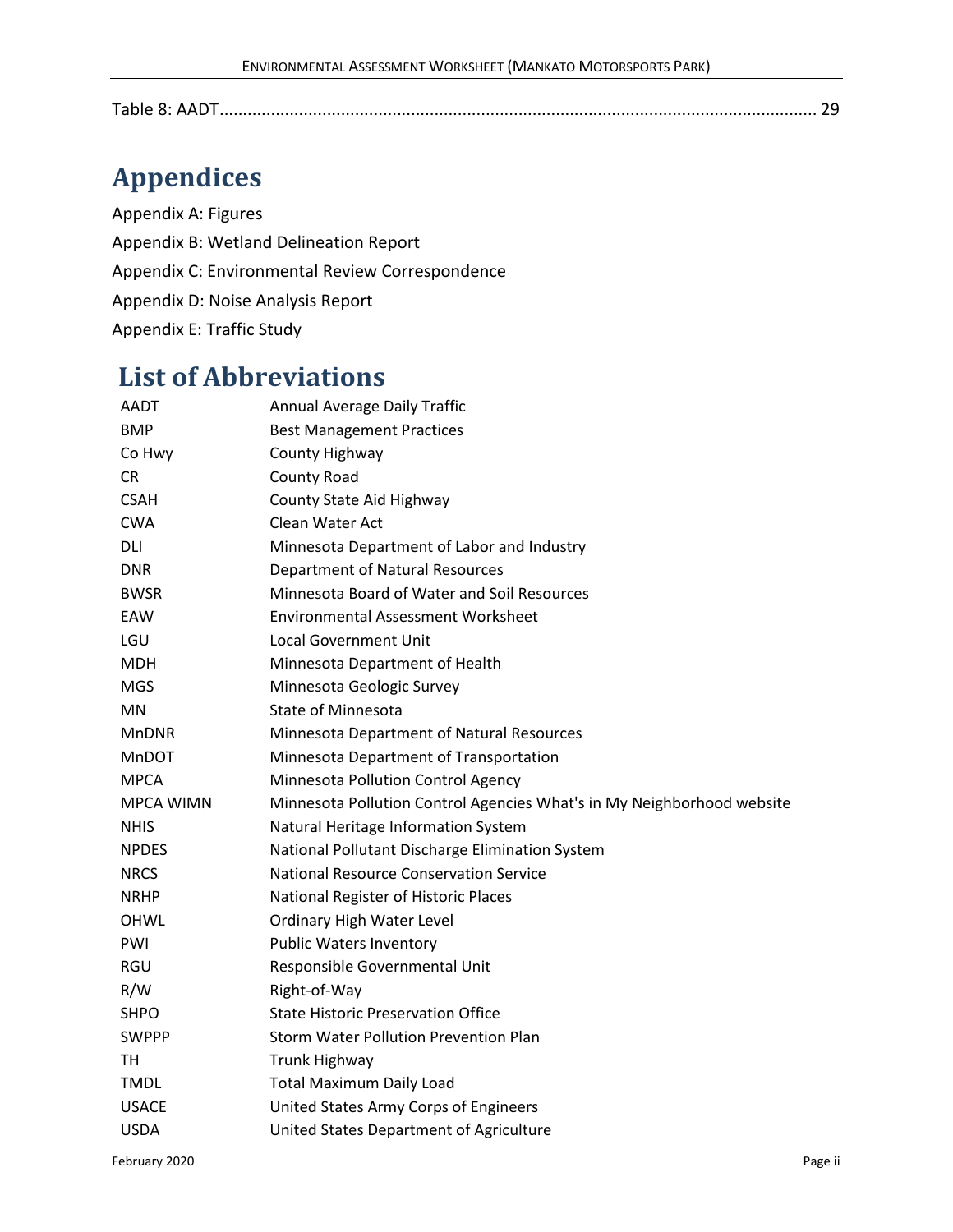WCA Minnesota Wetland Conservation Act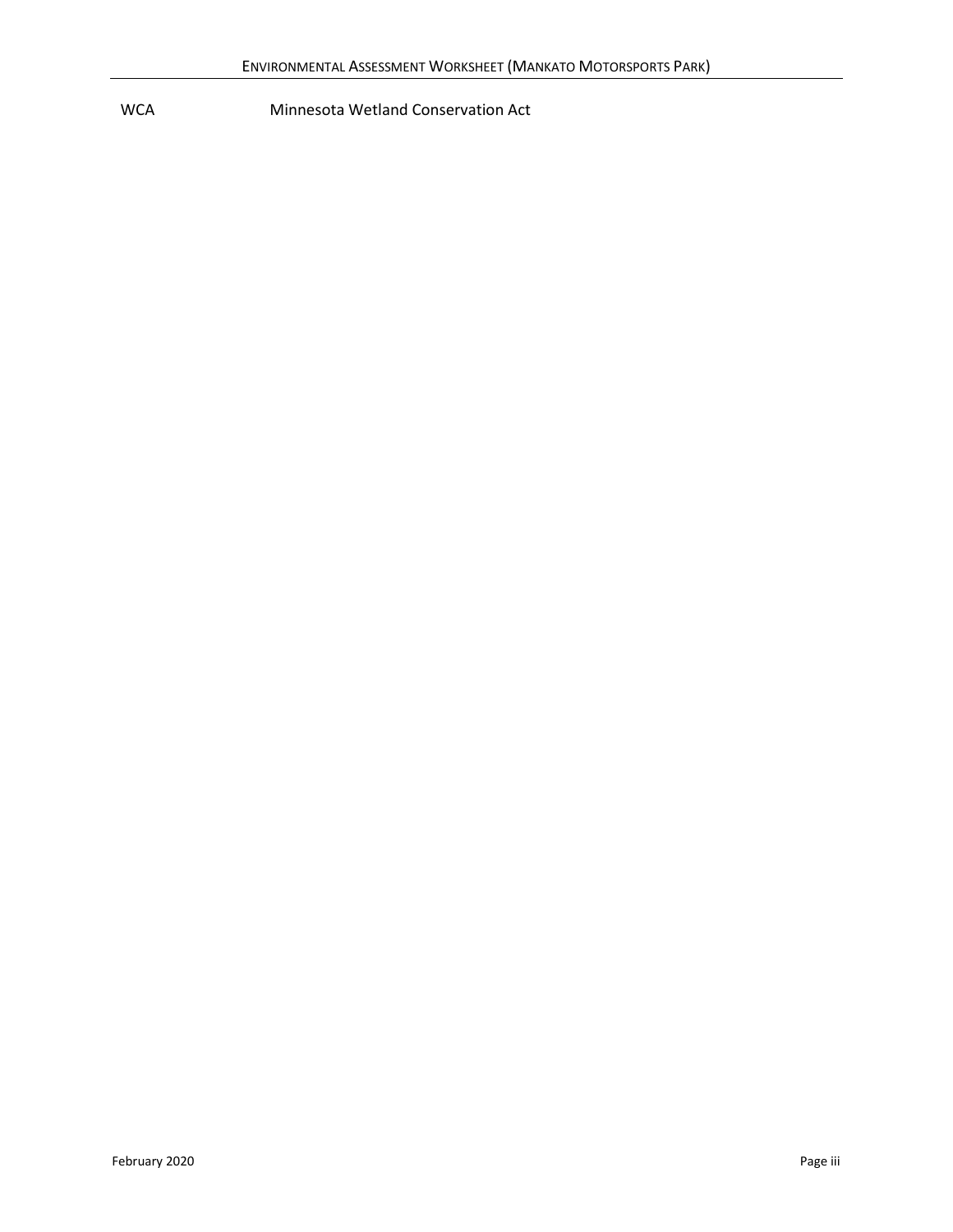#### <span id="page-5-0"></span>**Project Title**  $\mathbf{1}$

Mankato Motorsports Park

#### <span id="page-5-1"></span> $\overline{2}$ **Proposer**

| Organization:          | <b>Bradford Development</b> |
|------------------------|-----------------------------|
| <b>Contact person:</b> | <b>Brad Bass</b>            |
| Title:                 | President                   |
| <b>Address:</b>        | 501 N Riverfront Dr         |
| City, State, ZIP:      | Mankato, MN 56001           |
| <b>Phone:</b>          | 507-388-0644                |
| Email:                 | autumn@hickorytech.net      |

#### <span id="page-5-2"></span> $\overline{\mathbf{3}}$ **RGU**

| Organization:                        | City of Eagle Lake, MN         |
|--------------------------------------|--------------------------------|
| <b>Contact person:</b>               | Jennifer Bromeland             |
| Title:                               | City Administrator             |
| Address:                             | 705 Parkway Avenue, PO Box 159 |
| City, State, ZIP:                    | Eagle Lake, MN 56024           |
| Phone:                               | 507-257-3218                   |
| jbromeland@eaglelakemn.com<br>Email: |                                |

#### <span id="page-5-3"></span> $\overline{\mathbf{4}}$ **Reason for EAW Preparation**

| <b>Required:</b>                                                | Discretionary:            |
|-----------------------------------------------------------------|---------------------------|
| $\Box$ EIS Scoping                                              | $\Box$ Citizen petition   |
| Mandatory EAW MS 4410-4300, Subpart 36 (Land<br>Use Conversion) | $\Box$ RGU discretion     |
|                                                                 | $\Box$ Proposer initiated |

# <span id="page-5-4"></span>**Project Location**

| PLS Location (1/4, 1/4, Section,<br>Township, Range): | <b>Section</b>    |
|-------------------------------------------------------|-------------------|
| <b>City/Township</b>                                  | Eagle Lake        |
| County                                                | <b>Blue Farth</b> |

| $F$ LO LUCALIUII (74, 74, OUCHUII,<br>Township, Range): | <b>Section</b> | Township | Range |  |
|---------------------------------------------------------|----------------|----------|-------|--|
| NE ¼. SW ¼                                              |                | 108N     | 25W   |  |
| S ½. NE ¼                                               |                | 108N     | 25W   |  |
| $E$ $\frac{1}{2}$ , SE $\frac{1}{4}$                    |                | 108N     | 25W   |  |
| N ½. SE ¼                                               |                | 108N     | 25W   |  |
| SE ¼. NW ¼                                              |                | 108N     | 25W   |  |
|                                                         |                |          |       |  |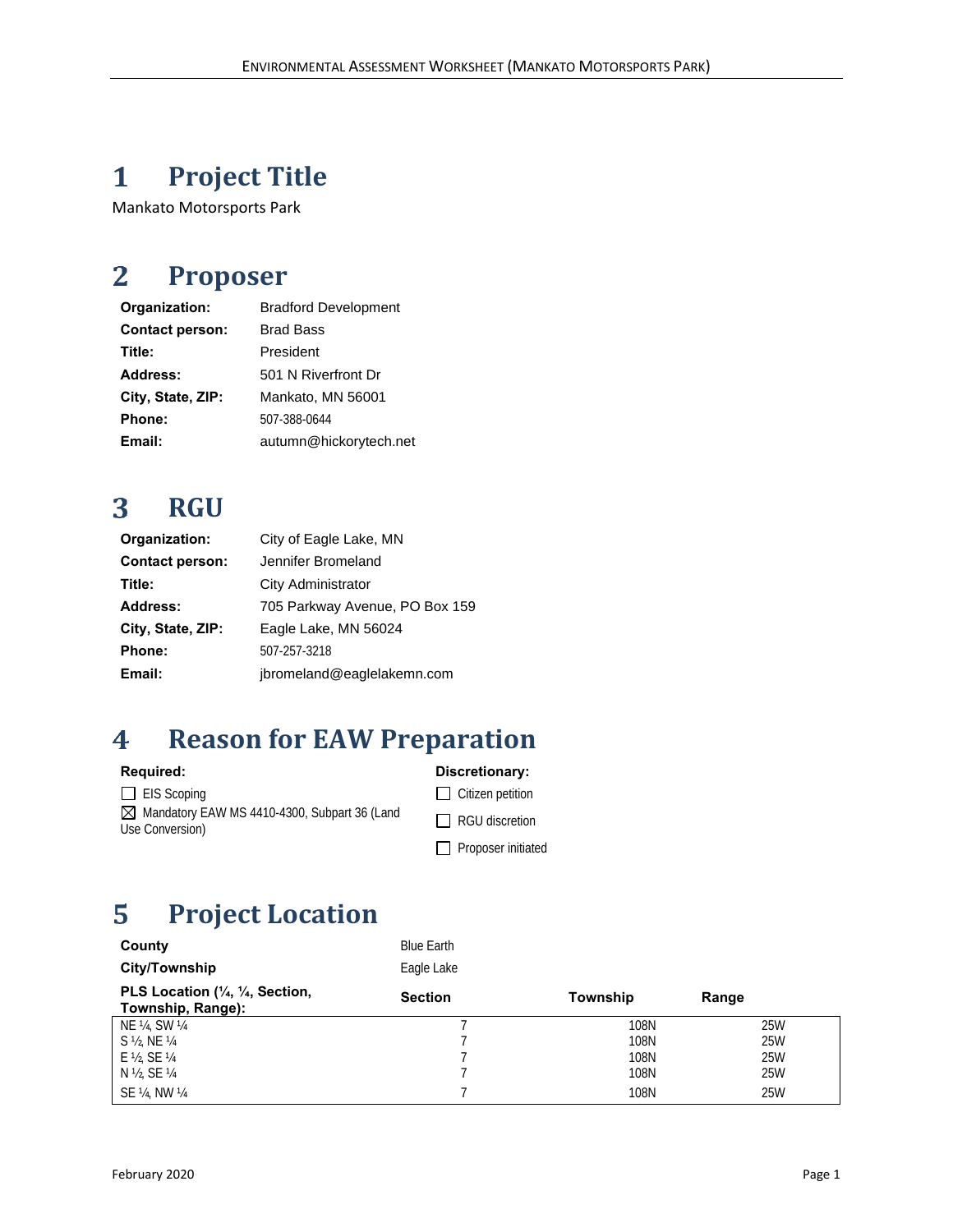| Watershed (82 major watershed scale): | Le Sueur River (32)                                                                                                                                                                                                                                                                 |
|---------------------------------------|-------------------------------------------------------------------------------------------------------------------------------------------------------------------------------------------------------------------------------------------------------------------------------------|
| <b>GPS Coordinates:</b>               | Using NAD 83, UTM Zones 15T and 15U (Easting, Northing) in meters:<br>Northeast corner 430556.459, 4891956.933<br>Southeast corner 430543.066, 4890779.848<br>(Furthest west) Southwest corner 429560.922, 4891129.551<br>(Furthest north) Northwest corner 429907.648, 4891964.374 |
| Tax Parcel Number:                    | R121007326003 R391007200003 R391007400006 R391007400010                                                                                                                                                                                                                             |

#### <span id="page-6-0"></span>6 **Project Description**

### **a. EQB Monitor Description**

*Provide the brief project summary to be published in the EQB Monitor, (approximately 50 words).*

The proposed Mankato Motorsports Park will convert approximately 230 acres of agricultural land to a 3-mile track for high-performance vehicles. The Mankato Motorsports Park will construct a bituminous track with concrete edging, run-off areas, sound walls, and berms. Other construction includes car condos, hotel, entertainment center, a track clubhouse, and associated bituminous parking lots.

# **b. Complete Description**

*Give a complete description of the proposed project and related new construction, including infrastructure needs. If the project is an expansion include a description of the existing facility. Emphasize: 1) construction, operation methods and features that will cause physical manipulation of the environment or will produce wastes, 2) modifications to existing equipment or industrial processes, 3) significant demolition, removal or remodeling of existing structures, and 4) timing and duration of construction activities.*

#### **Project Description (Including Context/Need)**

The project will construct the Mankato Motorsports Park in the City of Eagle Lake. The location is north of Highway 14 and east of Eagle Lake South (**Figures 1** and **2**, **Appendix A**). The parcel to be developed is 230 acres in size (**Figures 3** and **4A**). Park amenities and specific information are discussed below.

#### Track Description

The driving track will be approximately 3 miles in length. The track will be available for public participation for driving events, including performance driving schools, teen driving school, and exotic car rentals. The driving track is not a racetrack. The track is intended for individuals to drive at their desired pace in order to experience the optimal performance of their automobiles on a safe and professionally designed driving course.

The park will be open seasonally from April through October (weather dependent), Sunday through Saturday. Operations will occur during daylight hours and most events will end by 5pm. The track will not be used at night and the track will not be lit.

#### Park Amenities/Components

Along with the track, a track clubhouse, a hotel, an entertainment center, and multi-unit car condos are to be constructed. All building elements are in the southern portion of the study area, with associated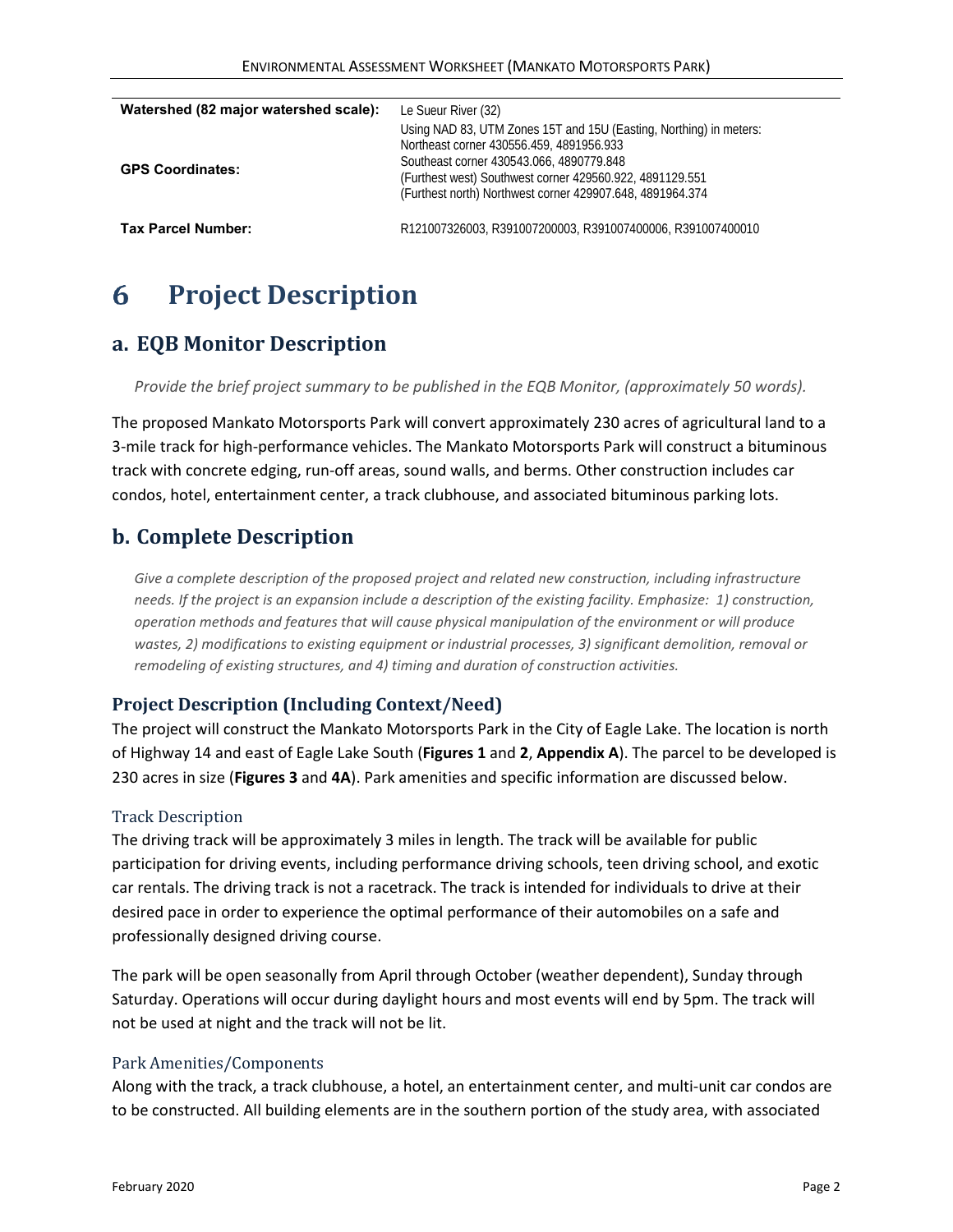parking lots. The car condos will be multi-unit residential buildings containing eight individual units. Car condos include a garage unit and seasonal living areas. The car condos are located south of the clubhouse, and west of the hotel and entertainment center (19,200 square feet total). The entertainment center will be a golf entertainment complex with a restaurant. All structures, other than car condos, have associated parking lots (**Figures 4A** and **4B**, **Appendix A**).

| <b>Name</b>                    | <b>Description</b>                                                                                                                                                               | <b>Square Footage and/or</b><br><b>Building Dimensions</b> |
|--------------------------------|----------------------------------------------------------------------------------------------------------------------------------------------------------------------------------|------------------------------------------------------------|
| Car Condos                     | 48 individual units (multi-unit residential buildings) in Phase I;<br>total build-out of 96 units.                                                                               | 1,000 to 2,000 per unit                                    |
| Clubhouse                      | For track member and guest use during driving events and for<br>leisure following events. Spaces for classrooms, spectator<br>locations, sports shop, food services, and suites. | $140' \times 70'$                                          |
| Hotel                          | 70-unit hotel.                                                                                                                                                                   |                                                            |
| <b>Fntertainment</b><br>Center | Golf entertainment complex with restaurant.                                                                                                                                      | 19.200 combined                                            |
| Totals                         |                                                                                                                                                                                  | 189,700                                                    |

<span id="page-7-0"></span>

|  | Table 1. Mankato Motorsports Park Structures |  |
|--|----------------------------------------------|--|
|--|----------------------------------------------|--|

#### Site Access

Access to the site will be facilitated from a connection to 216<sup>th</sup> Street/CSAH 27. The complex entrance will require the construction of an entrance road, continuing along 216<sup>th</sup> Street which currently extends for approximately 580 feet west from the intersection with CSAH 27/CR 17 (**Figures 3** and **4A**, **Appendix A**).

### **Construction Methods**

There are no unusual aspects of the site or the project design which would require unique or unproven construction methods. Therefore, construction activities and associated potential for impacts are anticipated to be typical for this type of project. Construction activities will include construction of the elements described above. Heavy equipment on site during construction activities will include dozers, backhoes, front loaders, pavers, scrapers, dump trucks, and other earth moving equipment. Trucks will utilize the adjacent state and county highways to access the site. All vehicles exiting the site must adhere to NPDES permitting that restricts 'trackout' of any soil.

Relative to soils and topography, soils which are unusable will be reused where possible. Soils will also be cut to accommodate construction of stormwater detention ponds. Excavation for stormwater detention ponds will occur early in the project to potentially provide fill material and to address drainage runoff during construction. Construction may require some removal of trees and other vegetation. Efforts to minimize impacts will be made during the design and construction phases.

All necessary permitting will be obtained prior to the start of construction. Construction BMPs will be followed regarding noise, erosion and dust control, and other potential temporary impacts. See **Items 16c** and **17** for a complete discussion.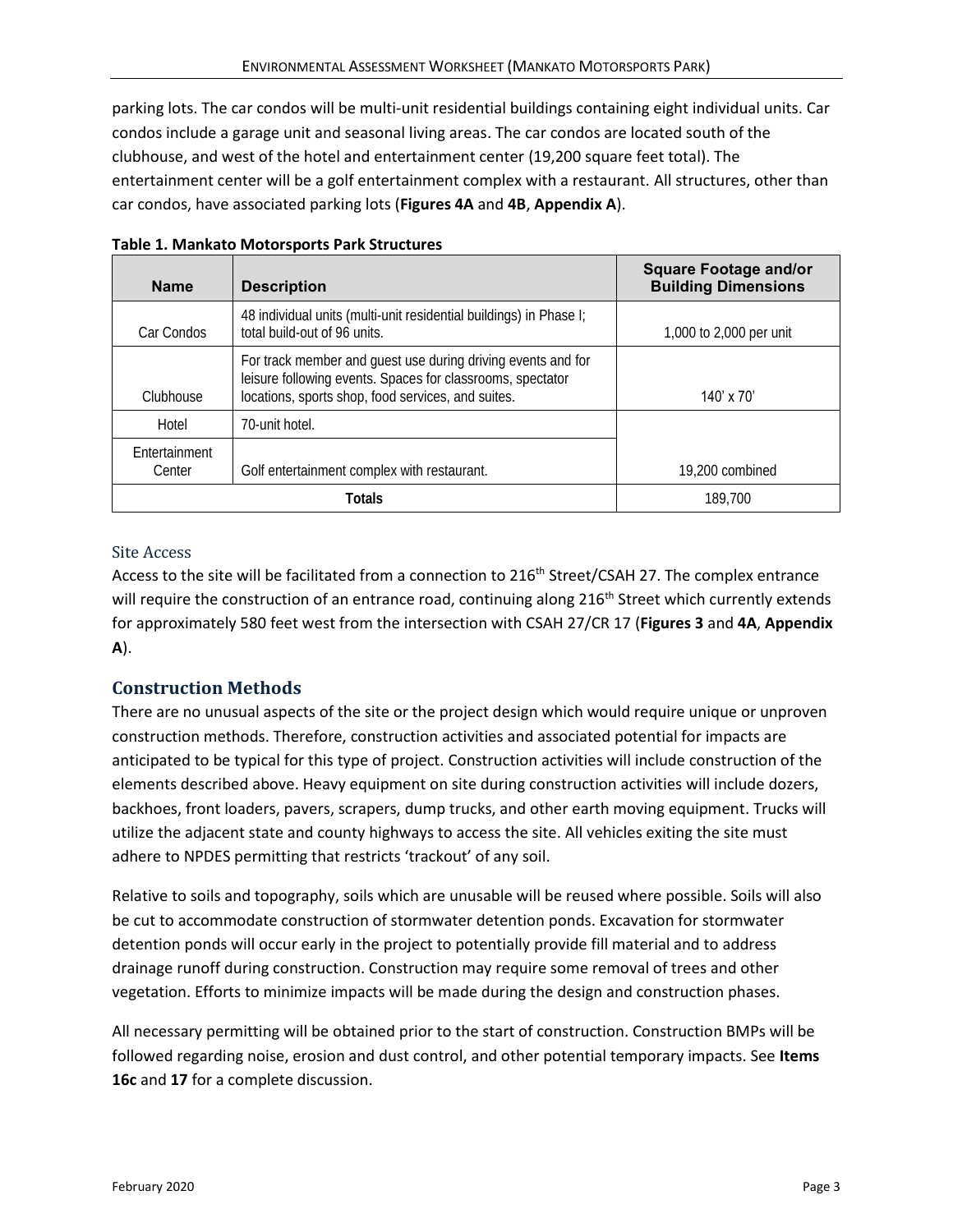#### **Modification to Existing Equipment**

Not applicable.

#### **Demolition, Removal or Remodeling of Existing Structures**

Existing structures will not be demolished. A single residence and detached garage are located within the parcel to be developed and will be maintained for use by facility and track staff. The existing driveway will be relocated and will not cross the driving track. No other existing structures occur on the project site.

#### **Timing and Duration of Construction Activities**

Total duration of the majority of the project components will be one construction season, including the track, noise abatement features, clubhouse, car condos, and associated parking areas. The hotel and golf entertainment center will be constructed when a developer purchases or leases the property. Construction will begin in areas where no wetland resources will be impacted. Any areas impacting wetlands will begin once permits have been granted.

Construction is anticipated to begin in fall of 2020 and be complete in summer 2021.

### **c. Project Magnitude**

#### <span id="page-8-0"></span>**Table 1: Project Magnitude**

| <b>Total Project Acreage</b>                 | 230 acres                                           |
|----------------------------------------------|-----------------------------------------------------|
| Linear project length                        | N/A                                                 |
| Number and type of residential units         | 96 - 105 units (car<br>condos); 70 units<br>(hotel) |
| Commercial building area (in square feet)    | 29,000 sf (clubhouse<br>and entertainment)          |
| Industrial building area (in square feet)    | N/A                                                 |
| Institutional building area (in square feet) | N/A                                                 |
| Other uses – specify (in square feet)        | N/A                                                 |
| Structure height(s)                          | 2-3 stories                                         |

# **d. Project Purpose**

*Explain the project purpose; if the project will be carried out by a governmental unit, explain the need for the project and identify its beneficiaries.*

The purpose of this project is to provide owners of high-performance cars and sports cars the opportunity to drive their cars on an enclosed track. The Mankato Motorsports Park will offer performance driving programs, commonly known as a high-performance driving experience, or highperformance driving school. The track can also accommodate charity or private events, and police and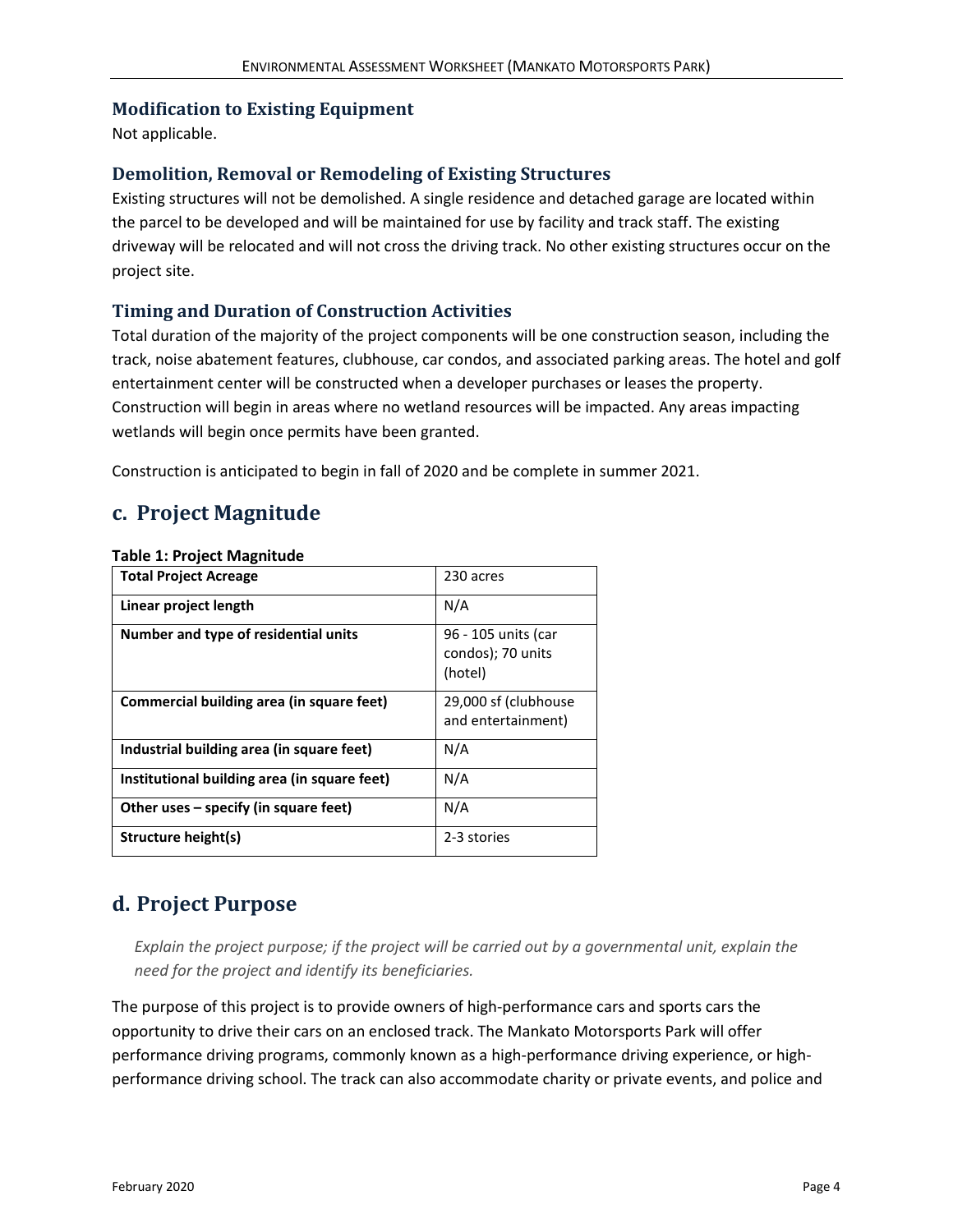emergency services training. The clubhouse will provide classroom training space. The project is not being carried out by a government unit.

### **e. Future Development**

*Are future stages of this development including development on any other property planned or likely to happen?*

 $\Box$  *Yes*  $\boxtimes$  *No* 

*If yes, briefly describe future stages, relationship to present project, timeline and plans for environmental review.*

# **f. Previous Development**

*Is this project a subsequent stage of an earlier project?* □ *Yes* ⊠ No *If yes, briefly describe the past development, timeline and any past environmental review.*

#### <span id="page-9-0"></span> $\overline{7}$ **Cover Types**

*Estimate the acreage of the site with each of the following cover types before and after development:*

Project construction and/or disturbance limits were used to define the study area footprint in **Table 2**, below. The existing conditions are depicted in **Figure 3**, **Appendix A**. **Figures 4A** and **4B**, **Appendix A**, illustrate impervious surface onsite.

|                  | <b>Before</b> | After |                             | <b>Before</b> | After |
|------------------|---------------|-------|-----------------------------|---------------|-------|
|                  |               |       |                             |               |       |
| Wetlands         | 11.9          | 7.2   | Impervious surface*         | 0             | 10.8  |
| Deep             | 0             | 0     | Stormwater Pond             | 0             | 3.0   |
| water/streams    |               |       |                             |               |       |
| Wooded/forest    | 20.8          | 20.8  | Single family residence/lot | 9.2           | 9.2   |
| Brush/Grassland  | 0             | 0     | Track**                     | 0             | 22    |
| Cropland         | 188.1         | 0     | Car condos, clubhouse,      | 0             | 4.4   |
|                  |               |       | hotel & entertainment       |               |       |
|                  |               |       | center***                   |               |       |
| Lawn/landscaping | 0             | 152.6 |                             |               |       |
|                  |               |       | <b>TOTAL</b>                | 230           | 230   |

#### <span id="page-9-1"></span>**Table 2: Cover Types (acres)**

\*Impervious surface calculations include all pavement elements associated with project construction *not* including the track (access road, car condo, clubhouse, hotel pavement areas).

\*\* Track calculations include the track pavement, paved runoff areas, and circuit.

\*\*\*Calculation includes only building areas for these elements.

The total impervious surface created by the project is 37.2 acres including pavement and buildings.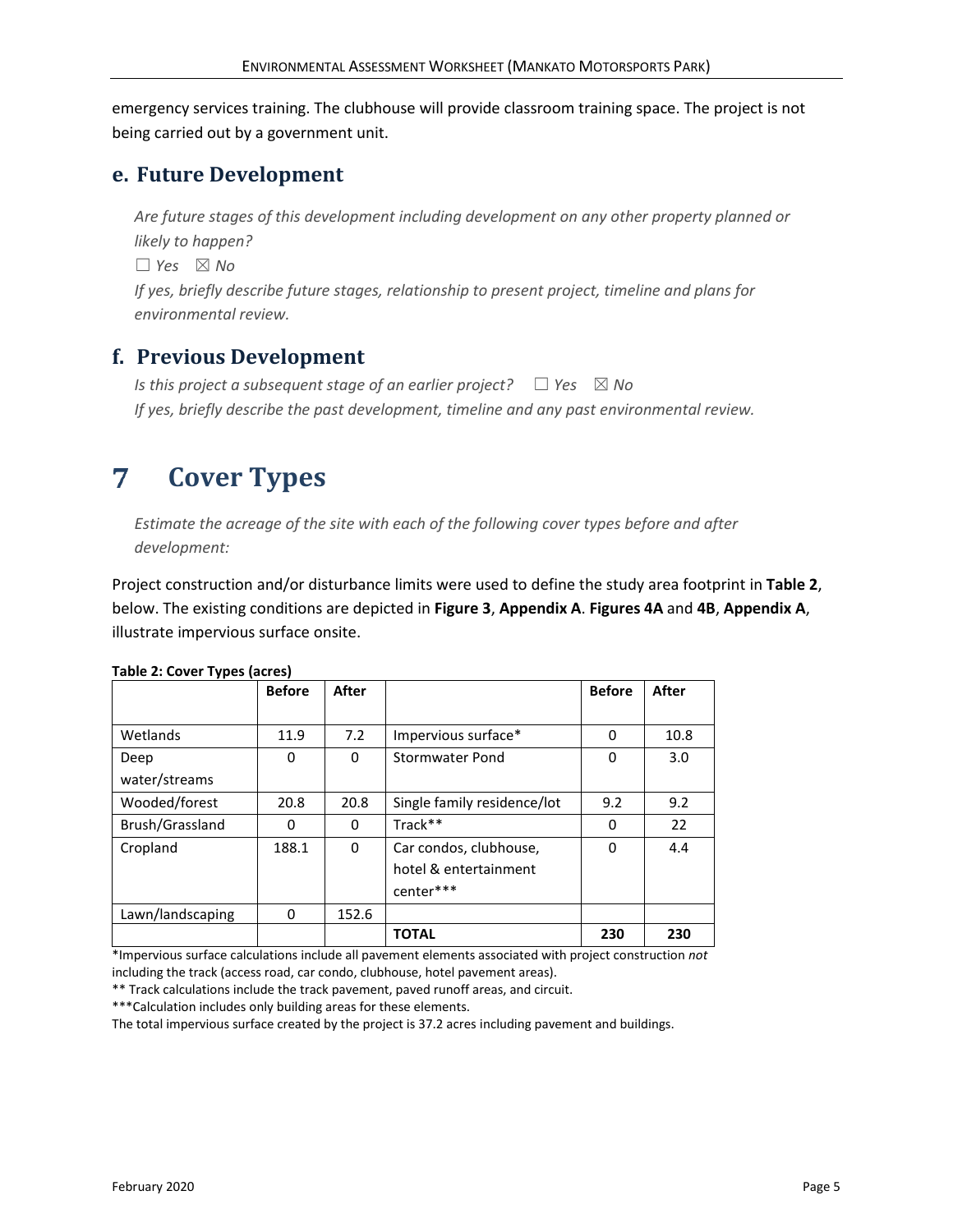#### <span id="page-10-0"></span>8 **Permits & Approvals Required**

*List all known local, state and federal permits, approvals, certifications and financial assistance for the project. Include modifications of any existing permits, governmental review of plans and all direct and indirect forms of public financial assistance including bond guarantees, Tax Increment Financing and infrastructure. All of these final decisions are prohibited until all appropriate environmental review has been completed. See Minnesota Rules, Chapter 4410.3100.*

#### **Permits and Approvals**

All known permits at state, federal, and local levels necessitated by the project are listed in **Table 3**, below.

<span id="page-10-1"></span>

| <b>Government Agency</b>                  | <b>Type and/or Name of Document</b>                                                               | <b>Status</b>   |
|-------------------------------------------|---------------------------------------------------------------------------------------------------|-----------------|
| MN Department of Natural Resources        | Natural Heritage Information System Review for Rare<br>Features                                   | Complete        |
| MN Pollution Control Agency (MPCA)        | National Pollutant Discharge Elimination System (NPDES)<br><b>Construction Storm Water Permit</b> | To be submitted |
| MN Department of Labor and Industry (DLI) | Building Service and Storm Drainage System Review                                                 | To be submitted |
| United States Army Corps of Engineers     | Section 404 Wetlands Permit                                                                       | To be submitted |
| (USACE)                                   | Section 401 Certification                                                                         | To be submitted |
| State Historic Preservation Office        | NRHP Section 106 Coordination via USACE                                                           | To be submitted |
| <b>Blue Earth County</b>                  | Well Sealing Notification                                                                         | To be submitted |
|                                           | <b>Utility Connection Permit</b>                                                                  | To be submitted |
| City of Eagle Lake (LGU)                  | Minnesota Wetland Conservation Act (WCA) Notification                                             | To be submitted |
|                                           | <b>Grading Permit</b>                                                                             | To be submitted |
|                                           | <b>Building Permit</b>                                                                            | To be submitted |

#### <span id="page-10-2"></span>**Table 3. Required Permits & Approvals**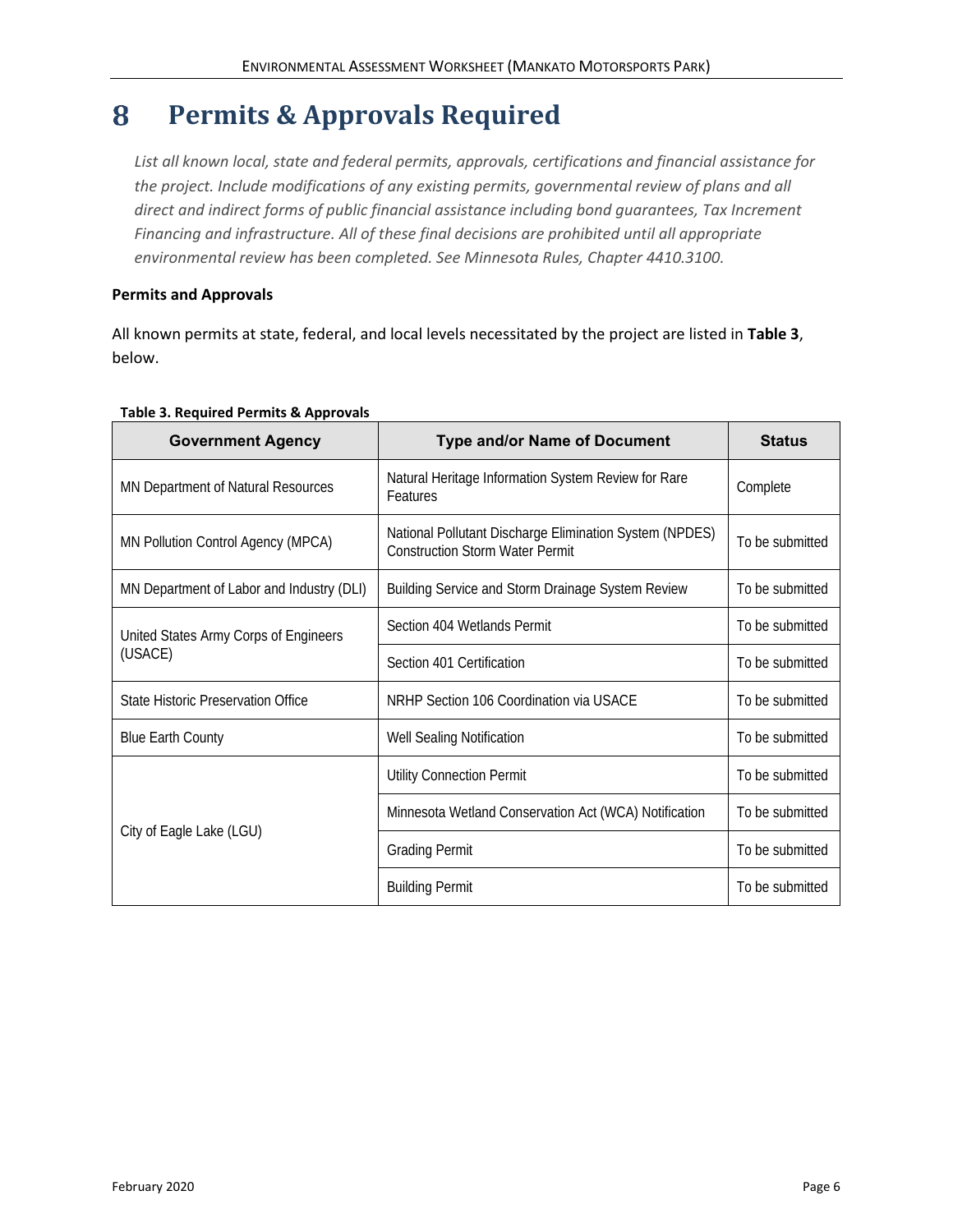#### **Land Use** 9

# **a. Existing Land Use**

#### **Description**

*Existing land use of the site as well as areas adjacent to and near the site, including parks, trails, prime or unique farmlands.*

The parcel for the proposed Mankato Motorsports Park is currently in agricultural use (see **Figure 3**, **Appendix A**). According to the NRCS USDA Web Soil Survey mapping application, the study area is mostly Prime Farmland or Prime Farmland if drained, with a smaller portion listed as Farmland of Statewide Importance.<sup>1</sup>

The Sakatah Singing Hills State Trail is located nearly 0.65 miles north of the study area (**Figure 5**, **Appendix A**). The nearest parks are located to the southwest of the study area approximately 0.5 miles, with Fraze Park and Eagle Lake Community Gardens being the nearest (**Figure 5**, **Appendix A**). Further to the southwest is Eagle Lake City Park, approximately 0.90 miles.

#### **Local Plans**

*Describe planned land use as identified in comprehensive plan (if available) and any other applicable plan for land use, water, or resources management by a local, regional, state, or federal agency.*

According to Blue Earth Counties' Comprehensive Plan, it is implied that some zoning or interim uses may change, particularly near urban areas such as Eagle Lake:

"The County will review the urban fringe overlay districts. The district's boundaries around the City of Mankato, the City of Eagle Lake, and the City of Madison Lake could be amended following consultation with the city's representative(s) and a public input process. Each city's growth needs, and future utility service areas will be considered. Future Growth boundaries around the other municipalities shall be a coordinated effort between the County and its municipalities. Future amendments will include review from MnDOT, MAPO, Townships, and other primary stakeholders as deemed appropriate… The County will assess all permitted and conditional uses in all zoning districts. When necessary, amendments to the Ordinance shall be made (pg. 99-100)."<sup>2</sup>

<sup>&</sup>lt;sup>1</sup> NRCS USDA Web Soil Survey website[: https://websoilsurvey.sc.egov.usda.gov/App/WebSoilSurvey.aspx.](https://websoilsurvey.sc.egov.usda.gov/App/WebSoilSurvey.aspx) Accessed April 2019.

<sup>&</sup>lt;sup>2</sup> Blue Earth County Land Use Plan, available at[: https://www.blueearthcountymn.gov/DocumentCenter/View/4148/Approved-Land-Use-Plan---](https://www.blueearthcountymn.gov/DocumentCenter/View/4148/Approved-Land-Use-Plan---2018-) [2018-.](https://www.blueearthcountymn.gov/DocumentCenter/View/4148/Approved-Land-Use-Plan---2018-) Accessed March 2019.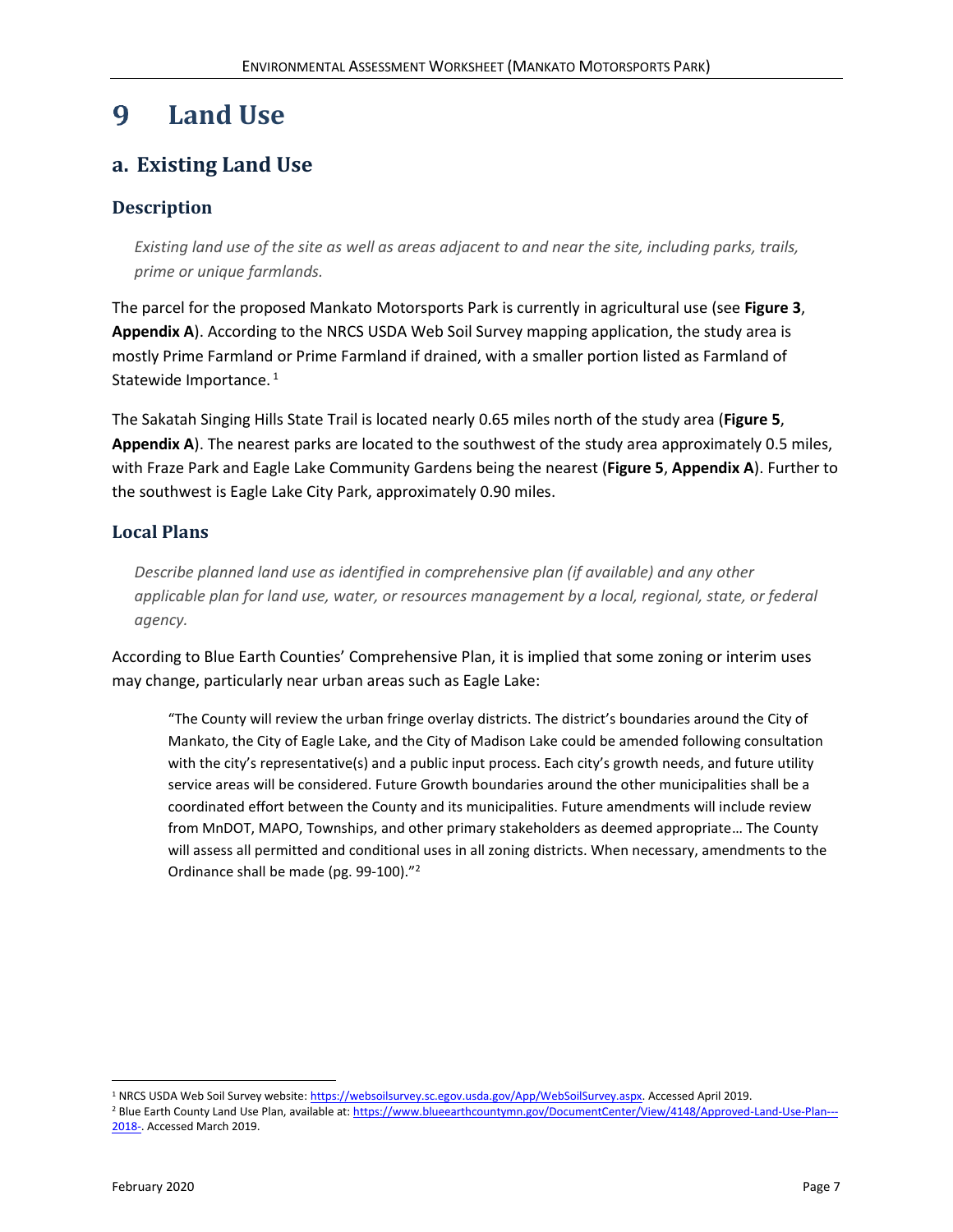#### **Zoning**

*Zoning, including special districts or overlays such as shoreland, floodplain, wild and scenic rivers, critical area, agricultural preserves, etc.*

The property to be developed is currently zoned as Agriculture and is within the City of Eagle Lake.<sup>3</sup> It is located east of Eagle Lake South (Lake ID 07006002), which is classified by the MnDNR Basin Shoreland Classification as a Natural Environment Lake.<sup>4</sup> This means that structures and sewage systems must be set back at least 150 feet from the ordinary high water level (OHWL). The OHWL is shown on **Figure 3**. Per Blue Earth County's Shoreland Ordinance, shoreland is land located within 1,000 feet from the OHWL of a lake.<sup>5</sup>

# **b. Project Compatibility**

*Discuss the project's compatibility with nearby land uses, zoning, and plans listed in Item 9a above, concentrating on implications for environmental effects.*

The study area is currently zoned as Agriculture and will be rezoned. The project's proposed land use is not for intensive occupation such as a large-scale residential development, therefore limited water and sanitary sewer utilization is warranted. Per the Blue Earth County Land Use Plan, the County will assess permitted and conditional uses in zoned districts, making amendments as necessary in cities such as Eagle Lake.

### **c. Project Incompatibility**

*Identify measures incorporated into the proposed project to mitigate any potential incompatibility as discussed in Item 9b above.*

Please refer to Response 9b.

<sup>&</sup>lt;sup>3</sup> Le Ray Township Zoning Map, available at: http://www.co.blue-earth.mn.us/DocumentCenter/View/78/leray?bidld, accessed March 2019. <sup>4</sup> MnDNR Basin Shoreland Classification. Electronic resource:

[https://files.dnr.state.mn.us/waters/watermgmt\\_section/shoreland/basins\\_shoreland\\_classifications.pdf,](https://files.dnr.state.mn.us/waters/watermgmt_section/shoreland/basins_shoreland_classifications.pdf) accessed December 2019. <sup>5</sup> Blue Earth County Website Shoreland, available at[: http://www.co.blue-earth.mn.us/365/Shoreland,](http://www.co.blue-earth.mn.us/365/Shoreland) accessed December 2019.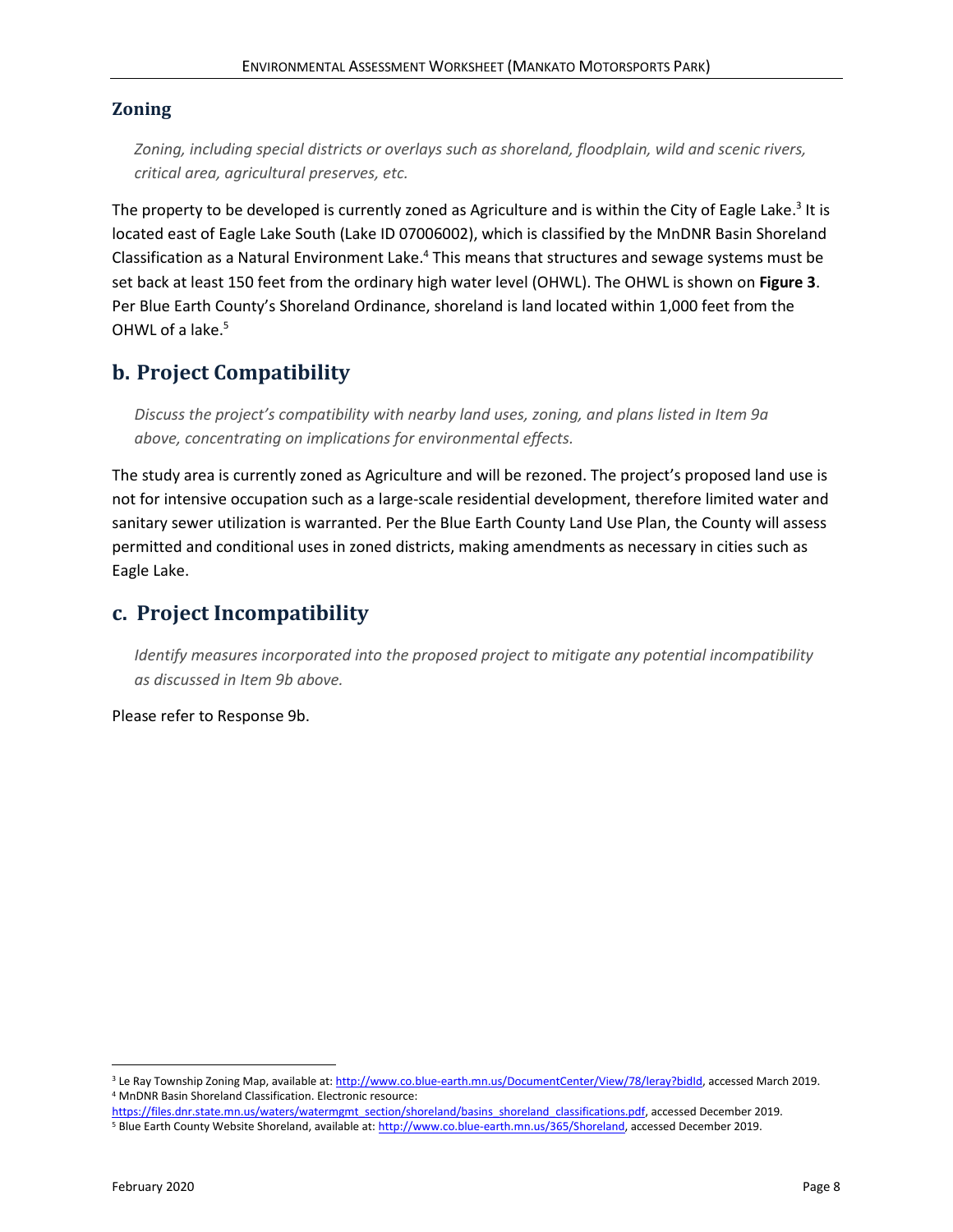#### <span id="page-13-0"></span>**Geology, Soils, & Topography/Land Forms 10**

### **a. Geology**

*Describe the geology underlying the project area and identify and map any susceptible geologic features such as sinkholes, shallow limestone formations, unconfined/shallow aquifers, or karst conditions. Discuss any limitations of these features for the project and any effects the project could have on these features. Identify any project designs or mitigation measures to address effects to geologic features.*

The study area is within the Des Moines lobe glacial drift. According to the Blue Earth County Geological Atlas (1991), glacial drift deposits range in thickness from slightly less than 150 feet to over 300 feet. No geological site hazards to groundwater are known to occur within the study area. Sinkholes, unconfined/shallow aquifers, or shallow limestone bedrock are not known to exist within the study area. The study area is within covered karst lands, area underlain by carbonate bedrock but with more than 100 feet of sediment cover. Active karst lands, areas underlain by carbonate bedrock with less than 50 feet of sediment cover, are known to exist to the west of the study area near the Minnesota River valley and to the south associated with the Le Sueur River. Local wells near the study area were drilled to a maximum depth of 232 feet, with none reaching bedrock.

# **b. Soils & Topography**

*Describe the soils on the site, giving NRCS (SCS) classifications and descriptions, including limitations of soils. Describe topography, any special site conditions relating to erosion potential, soil stability or other soils limitations, such as steep slopes, highly permeable soils. Provide estimated volume and acreage of soil excavation and/or grading. Discuss impacts from project activities (distinguish between construction and operational activities) related to soils and topography. Identify measures during and after project construction to address soil limitations including stabilization, soil corrections or other measures. Erosion/sedimentation control related to stormwater runoff should be addressed in response to Item 11.b.ii.*

There are 11 soil classification types located within the Study Area, listed in **Table 4**. The area surrounding the Study Area contains largely similar soil types, though not all are redundant. See **Figure 6** and **Soils Map Index** in **Appendix A** for a depiction of soils.

| <b>Map Unit</b><br>Symbol | <b>Map Unit Name</b>                  | <b>Hydrologic</b><br><b>Soil Group</b> | Wind<br><b>Erodibility</b><br><b>Group</b> | K Factor,<br><b>Whole Soil</b> |
|---------------------------|---------------------------------------|----------------------------------------|--------------------------------------------|--------------------------------|
| 94 <sub>B</sub>           | Terril Loam, 2 to 6% slopes           | B                                      |                                            | 0.28                           |
| 106B                      | Lester Loam, 2 to 6% slopes           | B                                      |                                            | 0.28                           |
| 106C                      | Lester Loam, 6 to 10% slopes          | B                                      |                                            | 0.28                           |
| 109                       | Cordova Clay Loam, 0 to 2% slopes     | C/D                                    |                                            | 0.28                           |
| 110                       | Marna Silty Clay Loam, 0 to 2% slopes |                                        |                                            | 0.32                           |

#### <span id="page-13-1"></span>**Table 4: NRCS Soil Classifications of Study Area**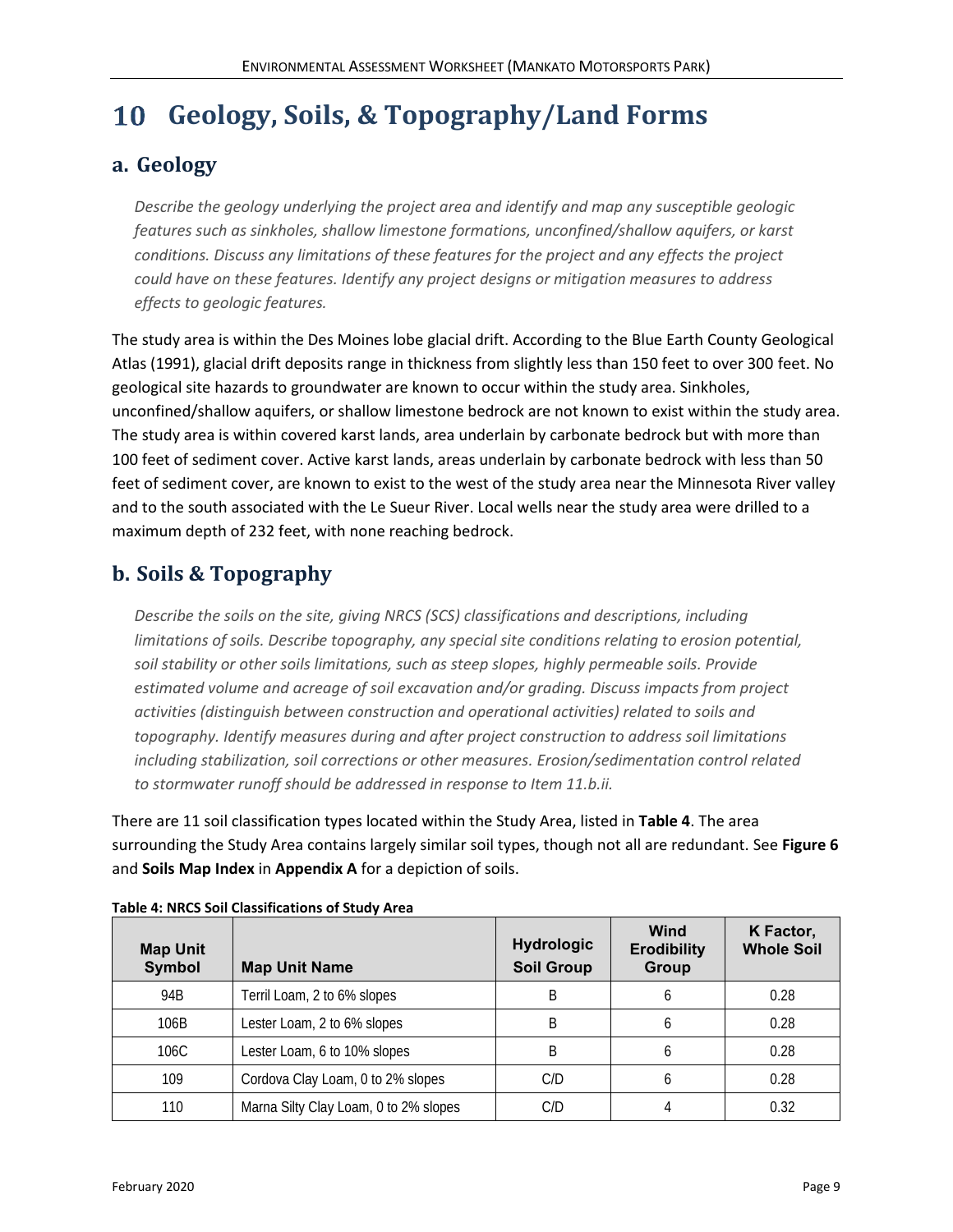| <b>Map Unit</b><br><b>Symbol</b> | <b>Map Unit Name</b>                    | <b>Hydrologic</b><br><b>Soil Group</b> | Wind<br><b>Erodibility</b><br><b>Group</b> | K Factor,<br><b>Whole Soil</b> |
|----------------------------------|-----------------------------------------|----------------------------------------|--------------------------------------------|--------------------------------|
| 114                              | Glencoe Silty Clay Loam, 0 to 1% slopes | B/D                                    |                                            | 0.28                           |
| 211                              | Lura Silty Clay, 0 to 1% slopes         | C/D                                    |                                            | 0.28                           |
| 230                              | Guckeen Silty Clay Loam, 1 to 3% slopes |                                        |                                            | 0.28                           |
| 239                              | Le Sueur Loam, 1 to 3% slopes           | B/D                                    |                                            | 0.28                           |
| 525                              | Muskego Soils, 0 to 1% slopes           | C/D                                    |                                            |                                |
| 1032                             | Lake Beaches                            |                                        |                                            | 0.15                           |

Parent material for Study Area soils is largely fine-loamy till, with smaller contributions by glacial lake deposits (including sediments deposited by slope wash, water movement of sediments deposited over till, and clay). These sediments overlay fine-loamy till, beach sand over loamy till, and organic material.

The Natural Resources Conservation Service (NRCS) of the US Department of Agriculture classifies soils into hydrologic soil groups, A – D. Hydrologic soil groups are based on estimates of runoff potential. Soils are assigned to one of four groups according to the rate of water infiltration when the soils are not protected by vegetation, are thoroughly wet, and receive precipitation from long-duration storms. NRCS definitions by hydrologic soil group are below.

- Group A Soils having a high infiltration rate (low runoff potential) when thoroughly wet. These consist mainly of deep, well drained to excessively drained sands or gravelly sands.
- Group B Soils having a moderate infiltration rate when thoroughly wet. These consist chiefly of moderately deep or deep, moderately well drained or well drained soils that have moderately fine texture to moderately course texture.
- Group C Soils having a slow infiltration rate when thoroughly wet. These consist chiefly of soils having a layer that impedes the downward movement of water or soils of moderately fine texture or fine texture.
- Group D Soils having a very slow infiltration rate (high runoff potential) when thoroughly wet. These consist chiefly of clays with high swelling potential, soils with a permanent high-water table, soils with a claypan or clay layer at or near the surface, and shallow soils over nearly impervious material.
- $\bullet$  If a soil is assigned to a dual hydrologic group (A/D, B/D, or C/D), the first letter is for drained areas and the second is for undrained areas. Only the soils that in their natural condition are in group D are assigned to dual classes.

**Table 4** shows there are several hydrologic soil groups in the Study Area. Soils in the C or C/D category may require additional artificial drainage measures.

Erodibility of soils within the Study Area is also noted in **Table 4**. For Wind Erodibility Group, those soils that are most susceptible to wind erosion have a rating of 1 while those that are least susceptible have a rating of 8. Within the Study Area, the majority of soils are rating 4 or above, indicating moderate wind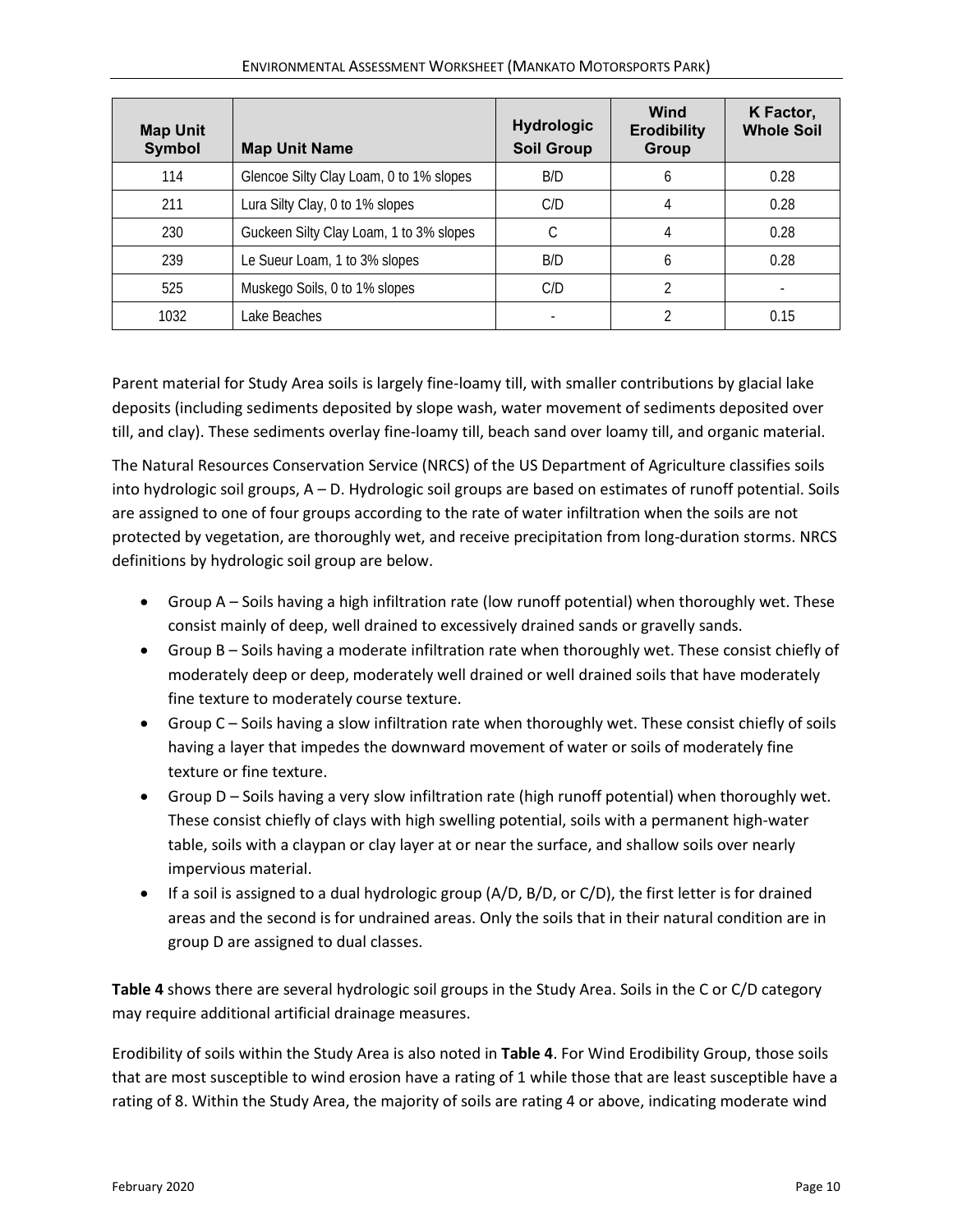erodibility. The K Factor, Whole Soil, rating is based upon the percentages of silt, sand, and organic matter within a given soil structure, modified by the presence of rock fragments. Values range from 0.02 to 0.69, with higher values indicating greater susceptibility of soils to sheet and rill erosion by water. The majority of soils within the Study Area are rated 0.28, indicating minimal water erosion susceptibility of these soils.

As required by the NPDES permit, construction BMPs will be followed for the project, including but not limited to:

- Construction phasing where possible to limit the amount of exposed soils.
- Soil stabilization in areas where construction activities are halted for 14 days or more.
- Stabilize exposed soils within 24 hours where the portion of the side drains to a public water.

See **Item 11b** for an expanded discussion of NPDES permitting requirements.

The study area is largely flat, with the northern end of the study area at a slightly higher elevation than the southern end. The western edge of the study area, adjacent to the Eagle Lake shoreline, is slightly lower than the surrounding landscape.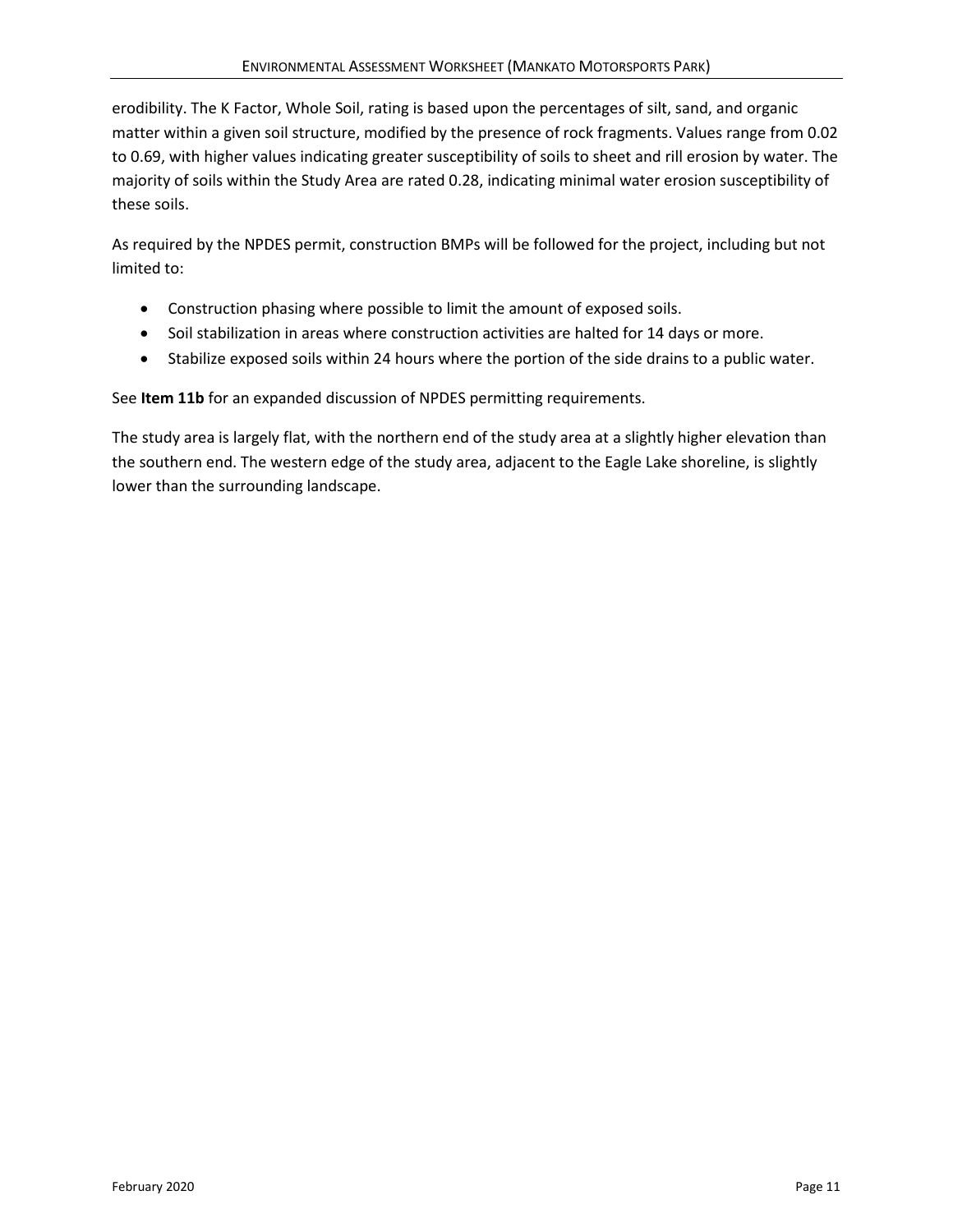# <span id="page-16-0"></span>**Water Resources**

# **a. Surface Water & Groundwater Features**

*Describe surface water and groundwater features on or near the site.*

#### **Surface Water**

*Describe lakes, streams, wetlands, intermittent channels, and county/judicial ditches. Include any special designations such as public waters, trout stream/lake, wildlife lakes, migratory waterfowl feeding/resting lake, and outstanding resource value water. Include water quality impairments or special designations listed on the current MPCA 303d Impaired Waters List that are within 1 mile of the project. Include DNR Public Waters Inventory number(s), if any.*

#### Public Waters – One Mile Search Area

A surface water map is provided as **Figure 7**, **Appendix A**. The figure depicts surface waters within one mile of the study area. One water resource identified in the course of the wetland delineation, Tributary 3, is an Unnamed Creek (AUID 07020011-606). It is a 218-mile-long stream segment (Eagle Lake to Unnamed creek) and is part of the Le Sueur River watershed in Blue Earth County. Its impaired use is AQL, with the new impairment of InvertBio. A stream runs through Eagle Lake southeast, terminating south of Highway 14, intersecting with Tributary 3. This Unassessed stream (AUID 07020011-999) is not listed as impaired.

Eagle Lake (south) is west of the study area (AUID 07-0060-02) and is not an impaired public water. Eagle Lake (north), however, is located approximately 0.8 miles northwest of the study area and is impaired for AQR (AUID 07-0060-01). An unnamed lake (AUID 07-0037-00) is located south of study area, approximately 0.3 miles, and is not listed as impaired.

#### Wetlands

No wetlands within the parcel are listed on the Public Waters Inventory or as an Impaired Lake or Stream. National Wetland Inventory (NWI) wetlands existing within the Study Area, but will not be impacted by any construction or other activities by the project as proposed.

#### Wetland Delineation

A wetland investigation and delineation were completed for the project in June 2019 (**Appendix B**). Descriptions of delineated wetlands in the vicinity of the study area are described in **Table 5** and displayed in **Figure 8**, **Appendix A**. The delineation followed methods described in the *United States Army Corps of Engineers Delineation Manual* (January 1987). Wetlands identified were classified using "Wetland Plant and Plant Communities of Minnesota and Wisconsin."

The delineation included a field review which identified 18 wetlands, three tributaries, and the OHWL of Eagle Lake within the study area. The identified wetlands, tributaries, and OHWL within the Study Area are labeled on **Figure 8**. See **Appendix B** for the Wetland Delineation Report in its entirety.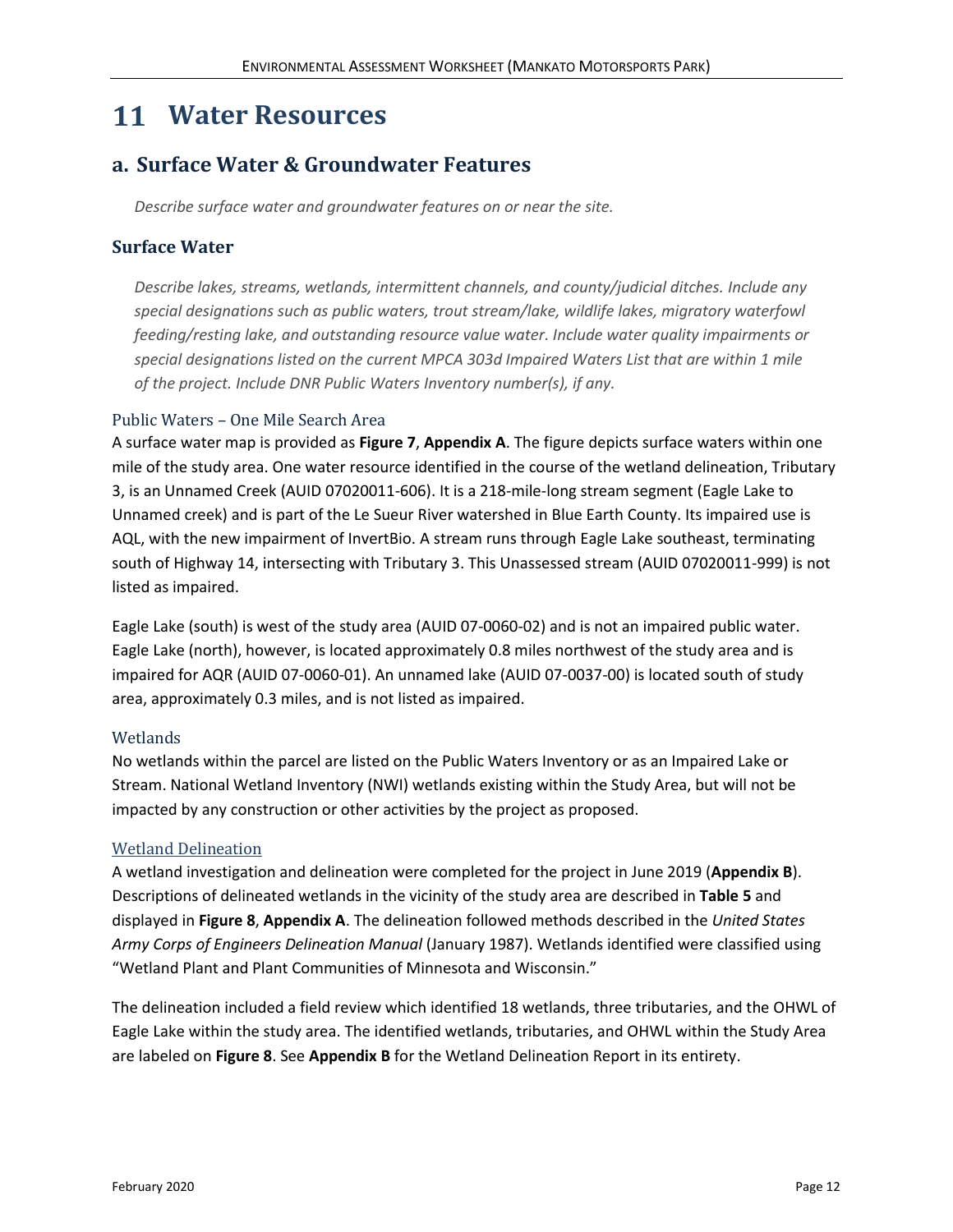#### **Ground Water**

*Describe aquifers, springs, seeps. Include: 1) depth to groundwater; 2) if project is within a MDH wellhead protection area; 3) identification of any onsite and/or nearby wells, including unique numbers and well logs if available. If there are no wells known on site or nearby, explain the methodology used to determine this.*

#### 1) Depth to Groundwater

One well is located within the study area (535759) with depth of water measured at 120 feet. Eight domestic wells, one industrial well, and one public supply well are located within one-half mile of the study area. The depth of water ranged from 78 to 120 feet below the surface, the average was 89.9 feet below the surface (one domestic well did not have static water level recorded).

#### 2) MDH Wellhead Protection Area

The study area is not within an MDH wellhead protection area nor drinking water supply management area.

#### 3) Any Onsite and/or Nearby Wells

The County Well Index maintained by the MDH was reviewed for locating recorded wells. Onsite and/or nearby wells are depicted on **Figure 9**, **Appendix A**. A domestic use well (552630) is located within the northwestern portion of the study area that draws from the Prairie du Chien – Oneota (OPOD) aquifer with a SWL of 85 feet below the ground surface and a total depth of 232 feet. Two wells (452648 and 644444) are located to the southeast of the study area. Both wells draw from the Quaternary Buried Artesian Aquifer (QBAA), have SWLs around 80 feet and depths around 130 feet; one is domestic and the other is industrial use. A well (471790) to the east of the study area is domestic, draws from the Prairie du Chien Group (OPDC) aquifer, has a SWL of 85 feet, and a total depth of 254 feet. A well (750396) to the northeast of the study area is domestic, draws from the QBAA, has a SWL of 120 feet, and a total depth of 148 feet. All these wells are active.

One active well exists within the study area (535759). It is a domestic use well, installed in 1995, that draws from the Quaternary Buried Unconfined Aquifer (QBUA) with a static water level (SWL) of 120 feet below the ground surface and a total depth of 132 feet. This well will be maintained. The unverified well (507077) is incorrectly mapped by the County Well Index GIS layer, and has a listed address of 729 Front St N, Mankato.

# **b. Project Effects & Mitigations**

*Describe effects from project activities on water resources and measures to minimize or mitigate the effects in Item b.i. through Item b.iv. below.*

#### **Wastewater**

*For each of the following, describe the sources, quantities and composition of all sanitary, municipal/domestic and industrial wastewater produced or treated at the site.*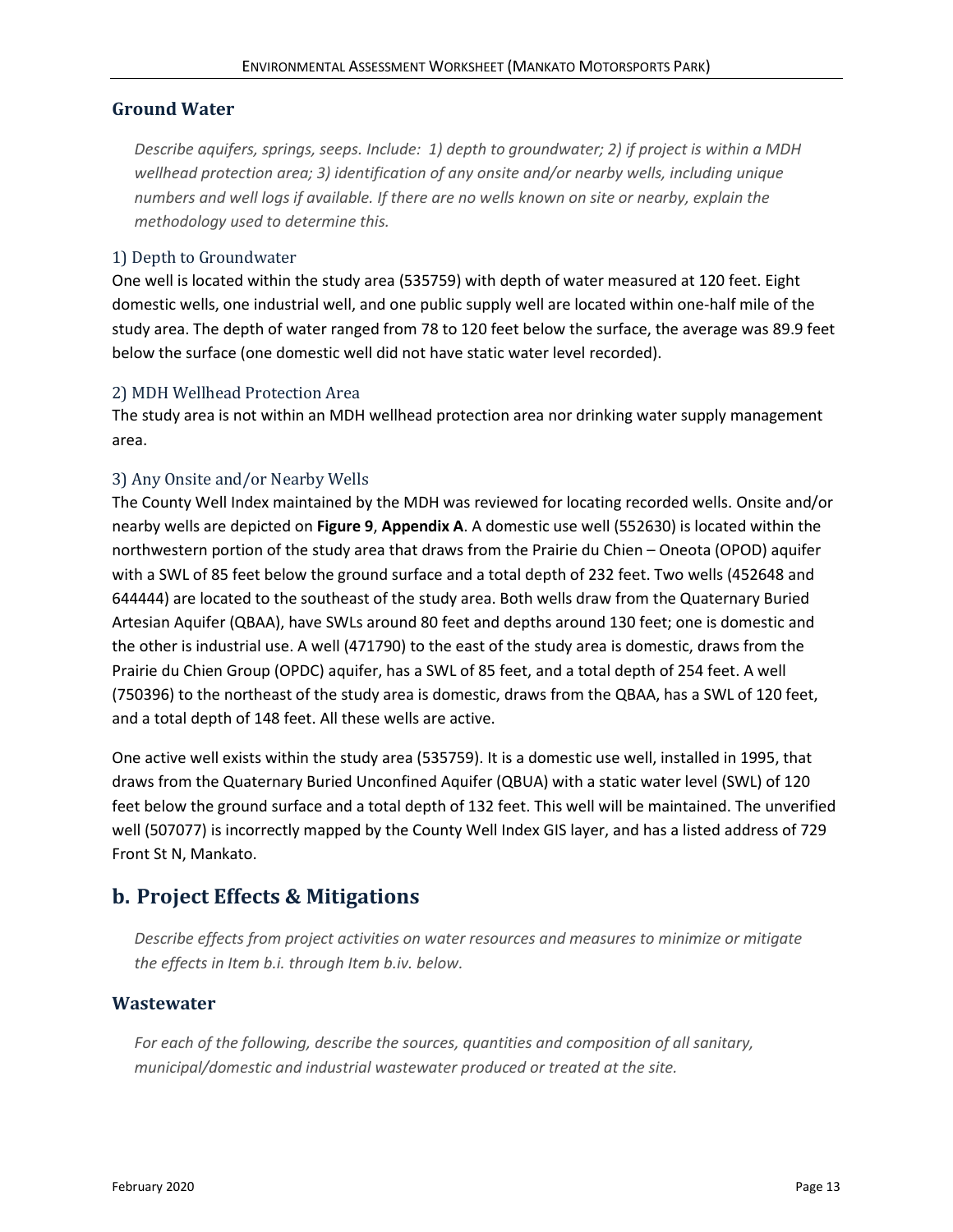*1) If the wastewater discharge is to a publicly owned treatment facility, identify any pretreatment measures and the ability of the facility to handle the added water and waste loadings, including any effects on, or required expansion of, municipal wastewater infrastructure.*

The proposed project will generate residential wastewater. The City of Eagle Lake will be extending sanitary sewer to the study area for all wastewater discharge at the developer's expense. The sanitary sewer lines constructed within the Study Area will be sized for all currently proposed project elements, along with potential proposed expansions (i.e. commercial areas). The wastewater from Eagle Lake is served by the City of Mankato's Wastewater Treatment Plant, which has sufficient capacity to accommodate the proposed project and no additional pretreatment measures will be required.

*2) If the wastewater discharge is to a subsurface sewage treatment systems (SSTS), describe the system used, the design flow, and suitability of site conditions for such a system.*

N/A

*3) If the wastewater discharge is to surface water, identify the wastewater treatment methods and identify discharge points and proposed effluent limitations to mitigate impacts. Discuss any effects to surface or groundwater from wastewater discharges.*

N/A

#### **Stormwater**

*Describe the quantity and quality of stormwater runoff at the site prior to and post construction. Include the routes and receiving water bodies for runoff from the site (major downstream water bodies as well as the immediate receiving waters). Discuss any environmental effects from stormwater discharges. Describe stormwater pollution prevention plans including temporary and permanent runoff controls and potential BMP site locations to manage or treat stormwater runoff. Identify specific erosion control, sedimentation control or stabilization measures to address soil limitations during and after project construction.*

#### Stormwater Quantity and Quality

In general, projects that increase impervious surfaces will correspondingly increase the stormwater runoff and potential for associated impacts. Within the study area there is currently no impervious surface as the parcel is currently in agriculture. The proposed project will create a total of 37.2 acres of impervious surface. This calculation includes the track pavement, paved areas associated with building elements, and proposed buildings (car condos, clubhouse, hotel, entertainment center). **Figures 4A** and **4B, Appendix A,** illustrate impervious surface onsite.

Water quality, rate control, and volume control will be addressed, as the additional impervious surface added to the study area is over 1 acre. Development will meet all state and local water quality measures prior to discharging any stormwater into adjacent wetlands, lakes or streams. Measures include, but not limited to, stormwater retention ponds, bioretention swales, raingardens and other stormwater control features further discussed below. Stormwater management features will be located west and east of the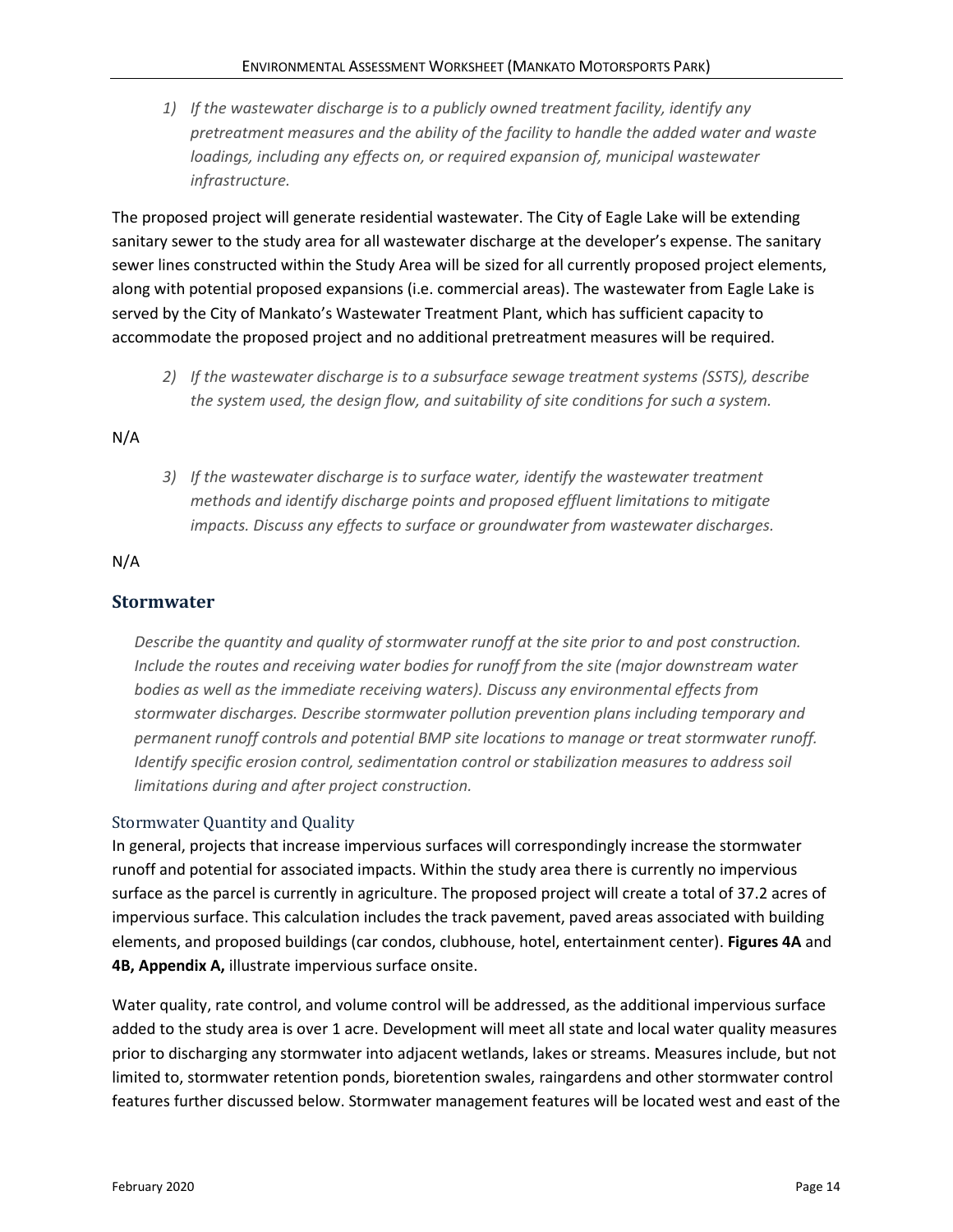proposed building complex development in the southern portion of the site. Other stormwater management features for the track will be determined during the final track design. Stormwater features will be expanded with the construction of additional project elements to ensure required stormwater controls are met. **Figure 10, Appendix A,** illustrates a preliminary drainage concept for the project and identifies locations where stormwater will be discharged after it is treated. Discharge locations include Eagle Lake to the west; a small stream and wetland just west of car condos; and a ditch southeast of the car condos, adjacent to the proposed hotel location.

All applicable stormwater permits will be obtained prior to project construction (see **Table 3**). The local Storm Water Pollution Prevention Plan (SWPPP) as required under the NPDES construction permit will be incorporated into and made part of the construction documents. It will document temporary and permanent stormwater control measures consistent with NPDES requirements. Additional control measures to be used for permanent stormwater control will include permanent outlet protection. No stormwater will be discharged into sensitive or impaired receiving waters.

#### Stormwater Controls

The project will require a National Pollutant Discharge Elimination System (NPDES) Construction permit as administered by the MPCA. The NPDES permit requires a Stormwater Pollution Prevention Plan (SWPPP) that will define best management practices (BMPs) which will be used during construction activities. The specific BMP program will be determined through final design activities, but it is anticipated to include some combination of the following:

- Siltation fences, bio-rolls, wood-chip cover;
- Temporary outlet protection;
- Temporary ponding where appropriate/feasible;
- Limiting exposed areas where feasible through construction phasing and other measures;
- Timely placement of permanent cover including topsoil, seed and mulch, and sod or hydroseeding.

#### **Water Appropriation**

*Describe if the project proposes to appropriate surface or groundwater (including dewatering). Describe the source, quantity, duration, use and purpose of the water use and if a DNR water appropriation permit is required. Describe any well abandonment. If connecting to an existing municipal water supply, identify the wells to be used as a water source and any effects on, or required expansion of, municipal water infrastructure. Discuss environmental effects from water appropriation, including an assessment of the water resources available for appropriation. Identify any measures to avoid, minimize, or mitigate environmental effects from the water appropriation.*

It is not anticipated that the project will require dewatering activities. A MnDNR Water Appropriations permit would be obtained prior to construction if it is determined that dewatering activities are required.

The project will connect to the City of Eagle Lake's water supply, which will not require an expansion due to the proposed project.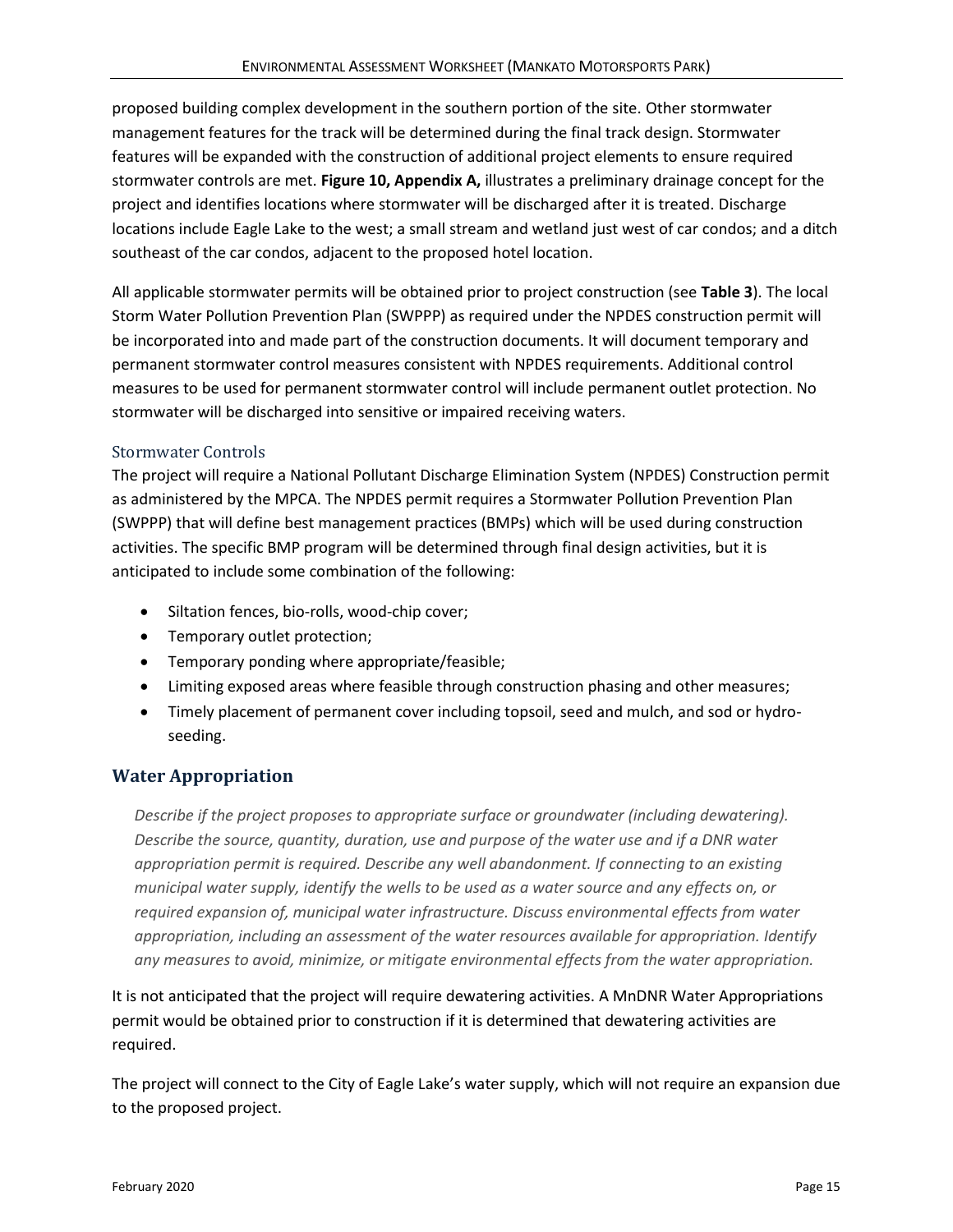#### **Surface Waters**

*Describe any anticipated physical effects or alterations to wetland features such as draining, filling, permanent inundation, dredging and vegetative removal. Discuss direct and indirect environmental effects from physical modification of wetlands, including the anticipated effects that any proposed wetland alterations may have to the host watershed. Identify measures to avoid (e.g., available alternatives that were considered), minimize, or mitigate environmental effects to wetlands. Discuss whether any required compensatory wetland mitigation for unavoidable wetland impacts will occur in the same minor or major watershed, and identify those probable locations.*

#### Wetlands

A total of 18 wetlands, one tributary, and the OHWL of Eagle Lake were identified during a field delineation in June of 2019 (**Figure 8**, **Appendix A** & **Appendix B**). No wetlands within the parcel are listed on the National Wetland Inventory, Public Waters Inventory, or listed as an Impaired Lake or Stream. **Table 5** lists the identified wetland acreage and the proposed permanent impact to some wetlands for the Mankato Motorsports Park project.

| Ditch/<br><b>Basin Number</b> | Wetland Circ. 39 Type/Eggers and Reed | <b>Ditch/Basin Size</b><br>(acres) | <b>Proposed</b><br><b>Permanent</b><br>Impact (acres) |
|-------------------------------|---------------------------------------|------------------------------------|-------------------------------------------------------|
| W4                            | 1/Seasonally Flooded Basin (Farmed)   | 0.28                               | 0.28                                                  |
| W6                            | 1/Seasonally Flooded Basin (Farmed)   | 0.11                               | 0.11                                                  |
| W8a                           | 1/Seasonally Flooded Basin (Farmed)   | 0.07                               | 0.07                                                  |
| W8b                           | 1/Seasonally Flooded Basin (Farmed)   | 0.11                               | 0.11                                                  |
| W12                           | 1/Seasonally Flooded Basin (Farmed)   | 0.84                               | 0.84                                                  |
| W14                           | 1/Seasonally Flooded Basin (Farmed)   | 0.50                               | 0.50                                                  |
| W15                           | 1/Seasonally Flooded Basin (Farmed)   | 0.38                               | 0.38                                                  |
| W18                           | 1/Seasonally Flooded Basin (Farmed)   | 0.43                               | 0.43                                                  |
| W19                           | 1/Seasonally Flooded Basin (Farmed)   | 0.92                               | 0.92                                                  |
| W22                           | 1/Seasonally Flooded Basin (Farmed)   | 0.65                               | 0.65                                                  |
| W26                           | 1/Seasonally Flooded Basin (Farmed)   | 0.16                               | 0.16                                                  |
| W28                           | 1/Seasonally Flooded Basin (Farmed)   | 0.13                               | 0.13                                                  |
| W32                           | 3/Shallow Marsh (man-made)            | 0.11                               | 0.11                                                  |
| W34                           | 2/Fresh (wet) Meadow & Shallow Marsh  | 1.94                               | None                                                  |
| W34                           | 3/Fresh (wet) Meadow & Shallow Marsh  | 0.04                               | None                                                  |
| W36                           | 2/Fresh (wet) Meadow & Shallow Marsh  | 1.30                               | None                                                  |
| W36                           | 3/Fresh (wet) Meadow & Shallow Marsh  | 1.14                               | None                                                  |
| W37                           | 3/Shallow Marsh                       | 2.78                               | None                                                  |
| Tributary 1                   | N/A                                   |                                    | None                                                  |

#### <span id="page-20-0"></span>**Table 5: Delineated Wetlands Within Study Area**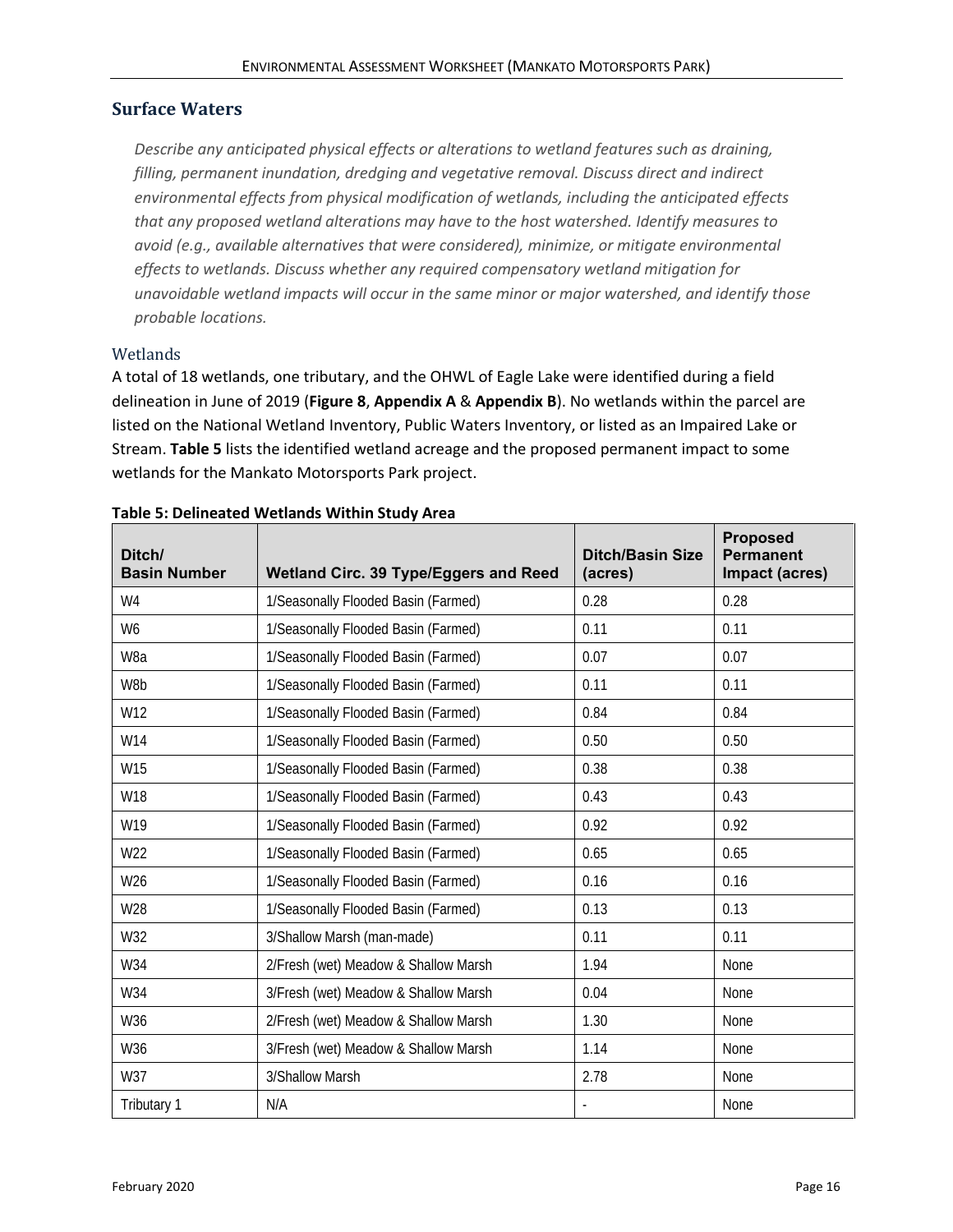| Ditch/<br><b>Basin Number</b> | Wetland Circ. 39 Type/Eggers and Reed | <b>Ditch/Basin Size</b><br>(acres) | <b>Proposed</b><br>Permanent<br>Impact (acres) |
|-------------------------------|---------------------------------------|------------------------------------|------------------------------------------------|
| Total Wetland Acres           |                                       | 11.89                              | 4.69                                           |

Of the 18 wetlands identified, 13 will be impacted by the proposed project. All impacts will be permanent and will entail grading and/or filling.

#### **Avoidance, Minimization, and Mitigation of Wetland Impacts**

Proposed wetland impacts were a factor that ultimately influenced track design and layout, along with shoreline and cultural resource considerations. Adherence to the shoreline 150-foot setback from the OHWL of Eagle Lake impacted the ultimate project layout, as did the shoreland zone.

The location of wetlands within the Study Area also impacted the ultimate layout chosen for the project. Much of the wetlands within the study area are farmed wetlands (Type 1), with the exception of W34 and W36 which are Type 2 fresh (wet) meadow and Type 3 shallow marsh wetlands, and W37 which is a Type 3 shallow marsh. These high-quality, natural wetland resources will be avoided. Given their location in an agricultural field, the farmed (Type 1) wetlands do not provide the same benefits of wildlife habitat as those wetlands located in less disturbed contexts (i.e. within the shoreline of Eagle Lake or in wooded areas). Additionally, the Type 3 shallow marsh that will be affected (W32) by the proposed project is a manmade water feature associated with the residence to be removed currently within the Study Area.

Wetlands in Minnesota are protected by Federal and State law. Appropriate wetland permits will be obtained prior to project construction. Mitigation of the proposed 4.69 acres of wetland impacts will be achieved through Minnesota Wetland Conservation Act (WCA) permitting procedures, along with Section 404 of the Clean Water Act (CWA). All impacts will be mitigated at a 2:1 ratio, per permitting requirements for natural wetlands. A total of 9.38 credits will be required for the project.

#### Other Surface Waters

*Describe any anticipated physical effects or alterations to surface water features (lakes, streams, ponds, intermittent channels, county/judicial ditches) such as draining, filling, permanent inundation, dredging, diking, stream diversion, impoundment, aquatic plant removal and riparian alteration. Discuss direct and indirect environmental effects from physical modification of water features. Identify measures to avoid, minimize, or mitigate environmental effects to surface water features, including in-water Best Management Practices that are proposed to avoid or minimize turbidity/sedimentation while physically altering the water features. Discuss how the project will change the number or type of watercraft on any water body, including current and projected watercraft usage.*

Surface water features other than wetlands as described in **Item 11b**, above, will not be directly or indirectly affected by physical modification.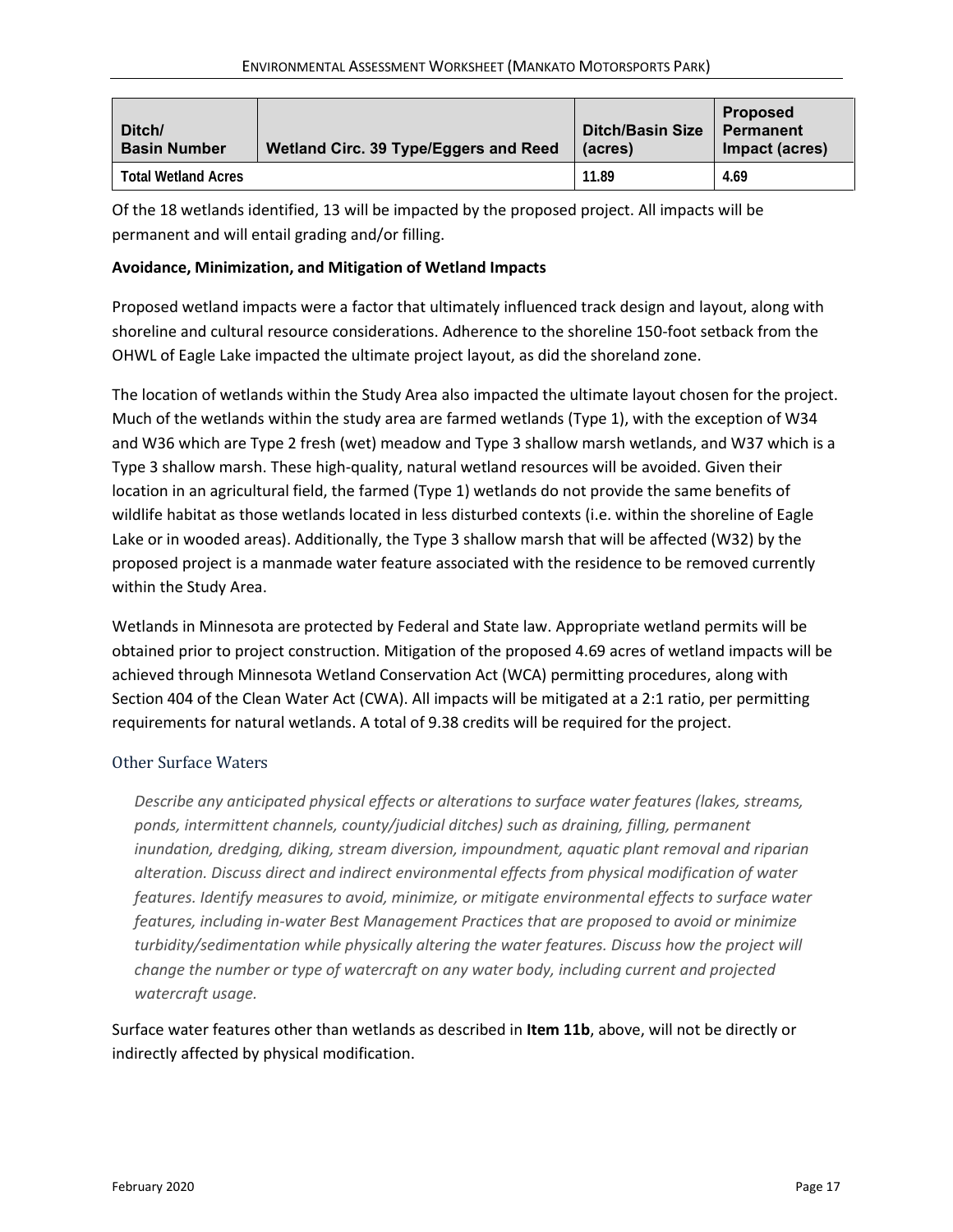# <span id="page-22-0"></span>**Contamination/Hazardous Materials/Wastes**

### **a. Pre-project Site Conditions**

*Describe existing contamination or potential environmental hazards on or in close proximity to the project site such as soil or ground water contamination, abandoned dumps, closed landfills, existing or abandoned storage tanks, and hazardous liquid or gas pipelines. Discuss any potential environmental effects from pre-project site conditions that would be caused or exacerbated by project construction and operation. Identify measures to avoid, minimize or mitigate adverse effects from existing contamination or potential environmental hazards. Include development of a Contingency Plan or Response Action Plan.*

A search of the MPCA's What's in My Neighborhood (MPCA WIMN) database did not identify any sites within 500-feet of the study area with potential contamination spots and environmental hazards due to past site uses (see **Figure 11**, **Appendix A**). The nearest sites with potential contamination or environmental hazards are nearly 1,000 feet from the study area. The nearest site is a small quantity hazardous waste generator (MN S000163766) located approximately 850 feet to the southwest. A former disposal site (SA0007206-Eagle Lake Dump) is located approximately 900 feet to the southwest; it was closed in 1973. A tank site (TS0006307) is located to the southwest approximately 1,000 feet to the southwest.

# **b. Project Related Generation/Storage of Solid Wastes**

*Describe solid wastes generated/stored during construction and/or operation of the project. Indicate method of disposal. Discuss potential environmental effects from solid waste handling, storage and disposal. Identify measures to avoid, minimize or mitigate adverse effects from the generation/storage of solid waste including source reduction and recycling.*

Solid waste is a common occurrence on construction projects. Solid waste generated during the project may include concrete or bituminous pavement, or construction building materials. All excavation of said material will be confined to the construction limits. Material will be disposed of in accordance with state and federal requirements.

During construction it will be the contractor's responsibility to ensure that solid waste generated during the operation is disposed of in accordance with applicable federal, state, and local regulations.

# **c. Project Related Use/Storage of Hazardous Materials**

*Describe chemicals/hazardous materials used/stored during construction and/or operation of the project including method of storage. Indicate the number, location and size of any above or below ground tanks to store petroleum or other materials. Discuss potential environmental effects from accidental spill or release of hazardous materials. Identify measures to avoid, minimize or mitigate adverse effects from the use/storage of chemicals/hazardous materials including source reduction and recycling. Include development of a spill prevention plan.*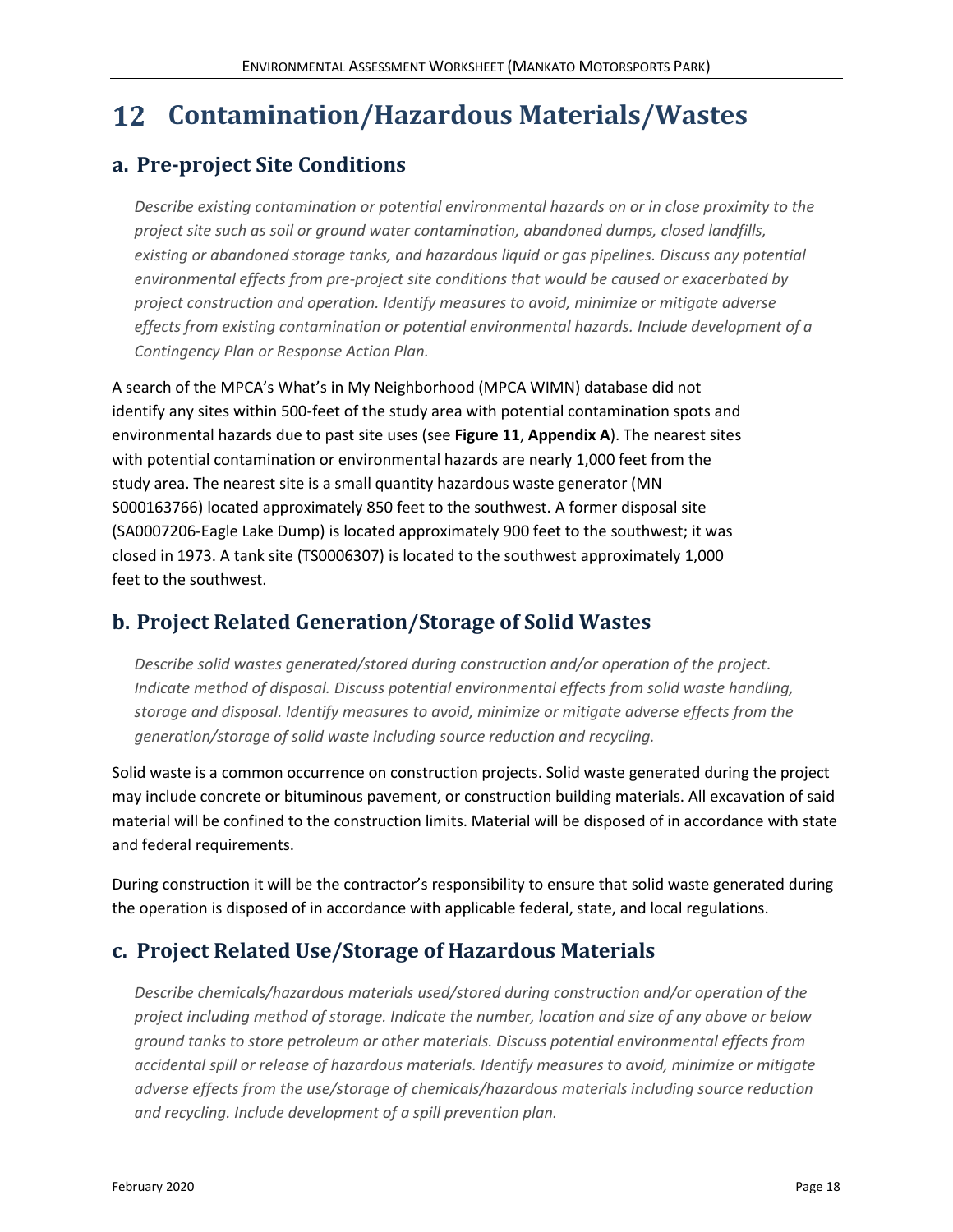Chemicals/hazardous materials anticipated to be present on-site during the construction include petroleum products such as gasoline and other engine fluids for maintaining construction equipment. No other materials are expected to be present. No above or below ground storage tanks are planned for use during the construction projects. Any hazardous materials used during construction will be stored in leak-proof containers and locked away while not in use. The field engineer/inspector will be responsible for ensuring safe handling of any hazardous materials during the proposed construction. All unused materials will be removed, and if needed, disposed of consistent with applicable environmental regulations.

If a spill or chemical/hazardous material should occur during or after the construction process the Minnesota Duty Officer will be notified as necessary. Any contaminated spills or leaks that occur during construction are the responsibility of the contractor and would be responded to according to the MPCA containment and remedial action procedures.

During operation, hazardous materials may be used on site, such as diesel fuels and cleaners. Any hazardous materials will have BMPs implemented to ensure proper usage and storage during operations, including inspecting outside areas for the presence of spill/released diesel fuel, complete any corrective action necessary to respond to spills/releases. Best Management Practices regarding other hazardous materials and cleaners shall include proper housekeeping, eliminating and reducing exposure, scheduled inspections, training, and preventative maintenance.

# **d. Project Related Generation/Storage of Hazardous Wastes**

*Describe hazardous wastes generated/stored during construction and/or operation of the project. Indicate method of disposal. Discuss potential environmental effects from hazardous waste handling, storage, and disposal. Identify measures to avoid, minimize or mitigate adverse effects from the generation/storage of hazardous waste including source reduction and recycling.*

Please see Items 12b and 12c.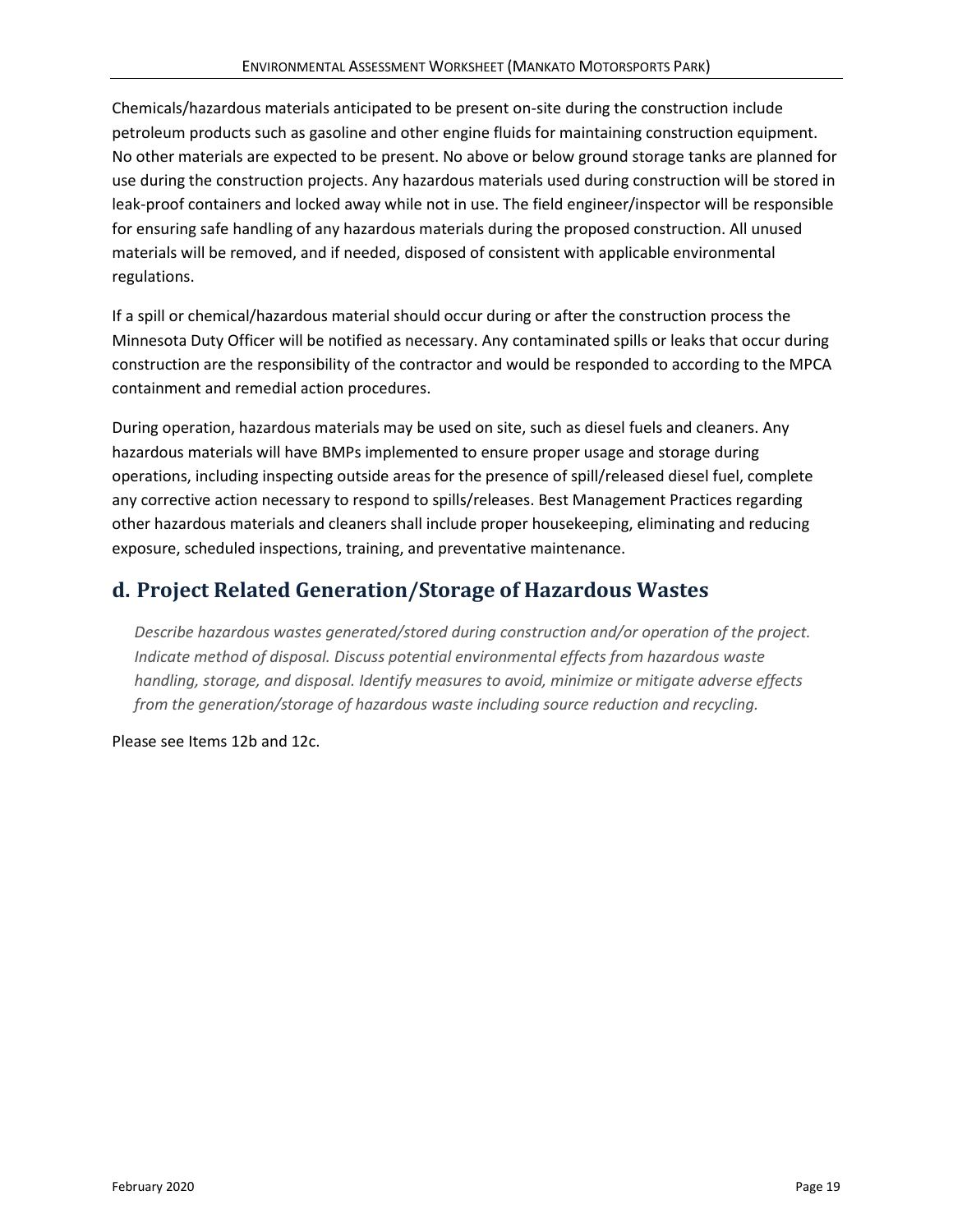### <span id="page-24-0"></span>13 **Fish, Wildlife, Plant Communities, & Sensitive Ecological Resources (Rare Features)**

# **a. Resources/Habitats/Vegetation**

*Describe fish and wildlife resources as well as habitats and vegetation on or near the site.*

The project is set within an agricultural context with some rural residential land uses within Le Ray Township. Much of the study area has been altered and compromised over the years by continual crop production and does not provide significant habitat for wildlife. 18 wetlands, three tributaries, and the OHWL of Eagle Lake were identified during a wetland delineation inventory (see **Figure 8**, **Appendix A**, **Appendix B**, & **Item 11** of this EAW).

All unavoidable disturbed wetland impacts will be mitigated consistently with applicable federal, state, and local requirements, as discussed in EAW **Item 11**.

### **b. Rare Features**

*Describe rare features such as state-listed (endangered, threatened or special concern) species, native plant communities, Minnesota County Biological Survey Sites of Biodiversity Significance, and other sensitive ecological resources on or within close proximity to the site. Provide the license agreement number (LA-\_\_\_\_) and/or correspondence number (ERDB 20190147) from which the data were obtained and attach the Natural Heritage letter from the DNR. Indicate if any additional habitat or species survey work has been conducted within the site and describe the results.*

A Natural Heritage Information System (NHIS) search was requested by the Minnesota Department of Natural Resources (MnDNR). The NHIS search did not identify rare features in the vicinity of the project (ERDB 20190147). The MnDNR does not believe the proposed project will negatively affect any known occurrences of rare features. **Appendix C** contains a letter from the MnDNR concurring on this finding of no affect.

The MnDNR also maintains a list of townships within Minnesota that contain documented Northern Long-Eared Bat (NLEB) maternity roost trees and/or hibernacula.<sup>6</sup> NLEB is a federally listed threatened species by the United State Fish and Wildlife Service (USFWS). As of April 1, 2019, there were no identified NLEB trees or hibernacula within Blue Earth County. The nearest recorded NLEB listed area (hibernaculum) is approximately 5 miles northwest of the project area in Kasota/Oshawa/Traverse, Le Sueur County (T110N, R26W). No critical habitats were identified in the Study Area location.<sup>7</sup> NLEB have been noted throughout Minnesota. NLEBs use forested and wooded habitat in the summer months (April to August) and swarm to wooded areas in the fall (August and September). In the winter (October

<sup>6</sup> 2019. Townships Containing Documented Northern Long-Eared Bat (NLEB) Maternity Roost Trees and/or Hibernacula Entrances in Minnesota. MnDNR website. Electronic resource[: http://files.dnr.state.mn.us/eco/ereview/minnesota\\_nleb\\_township\\_list\\_and\\_map.pdf,](http://files.dnr.state.mn.us/eco/ereview/minnesota_nleb_township_list_and_map.pdf) accessed February 2020.

<sup>7</sup> 2020. I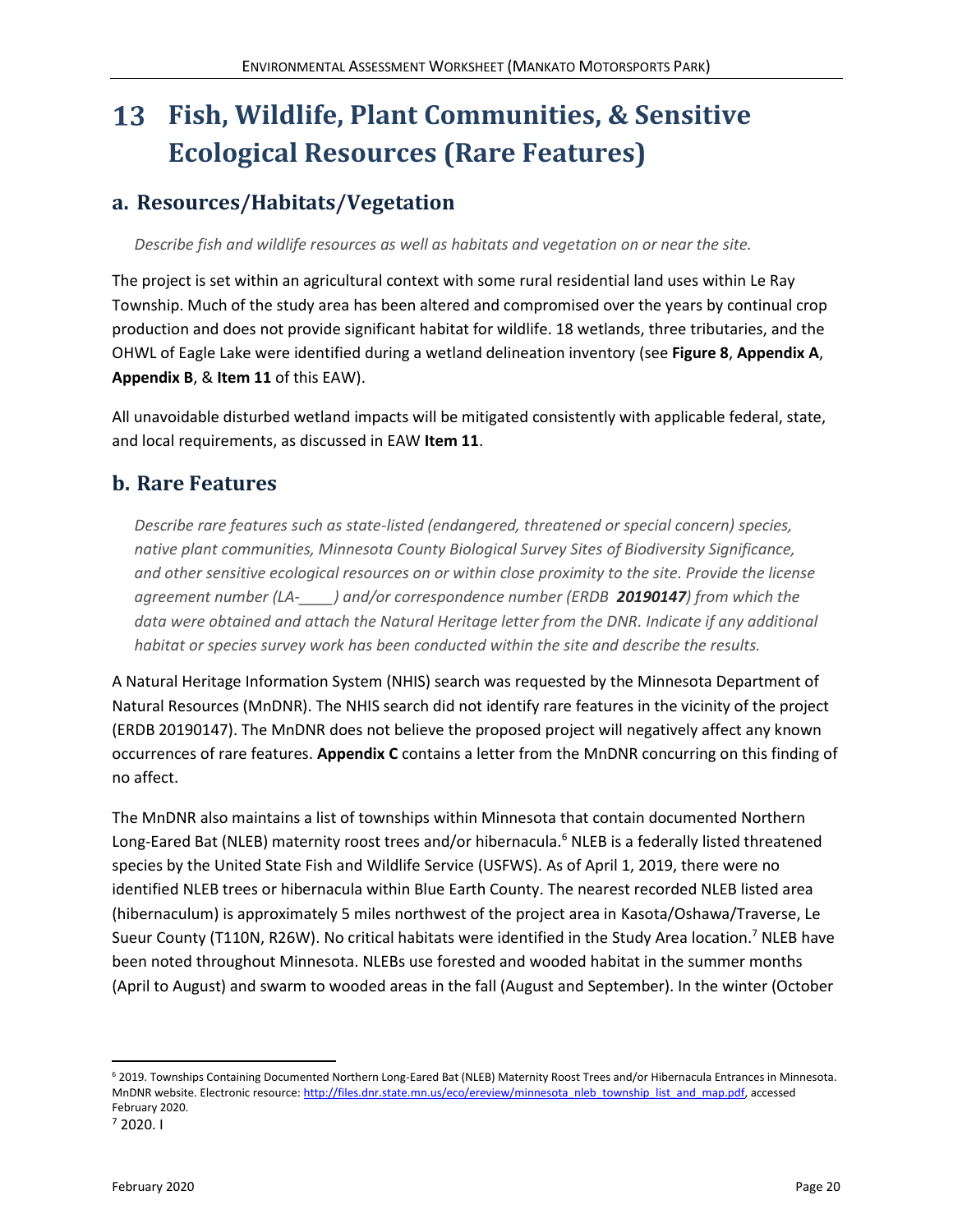to March) NLEBs use hibernaculum. Any tree clearing required for project construction is recommended during winter months.

Project construction takes place in what has been an active agricultural field for many years. Wildlife may dwell in vegetated portions of the Study Area, but these areas will not be affected by the project as proposed.

# **c. Project Effects**

*Discuss how the identified fish, wildlife, plant communities, rare features and ecosystems may be affected by the project. Include a discussion on introduction and spread of invasive species from the project construction and operation. Separately discuss effects to known threatened and endangered species.*

No state-listed threatened, endangered, or species of special concern or rare features were identified within one-mile of the study area, therefore impacts to these communities are not anticipated (see **Figure 12**, **Appendix A**).

The project is not anticipated to have the potential to spread or introduce invasive species. The contractor will be required to control the state listed noxious weeds. <sup>8</sup> The contractor will follow BMPs to control and appropriately manage any invasive species. Removed soil will remain on site and will not be transported to other areas. Construction vehicles that may come into contact with invasive species will be checked and washed on site prior to leaving the work area to minimize any spread of invasive species. Reseeding and landscaping material will be free of invasive plants or plant parts. The project will also minimize disturbance of the surrounding roadside and vegetation.

# **d. Control Measures**

*Identify measures that will be taken to avoid, minimize, or mitigate adverse effects to fish, wildlife, plant communities, and sensitive ecological resources.*

Measures to minimize any potential impact during construction will be applied through BMPs to appropriately control sediment and minimize impacts to water quality and wetlands during construction.

<sup>8</sup> 2019. Minnesota Noxious Weed List. Minnesota Department of Agriculture (MDA) website. Electronic webpage: [https://www.mda.state.mn.us/plants-insects/minnesota-noxious-weed-list,](https://www.mda.state.mn.us/plants-insects/minnesota-noxious-weed-list) accessed December 2019.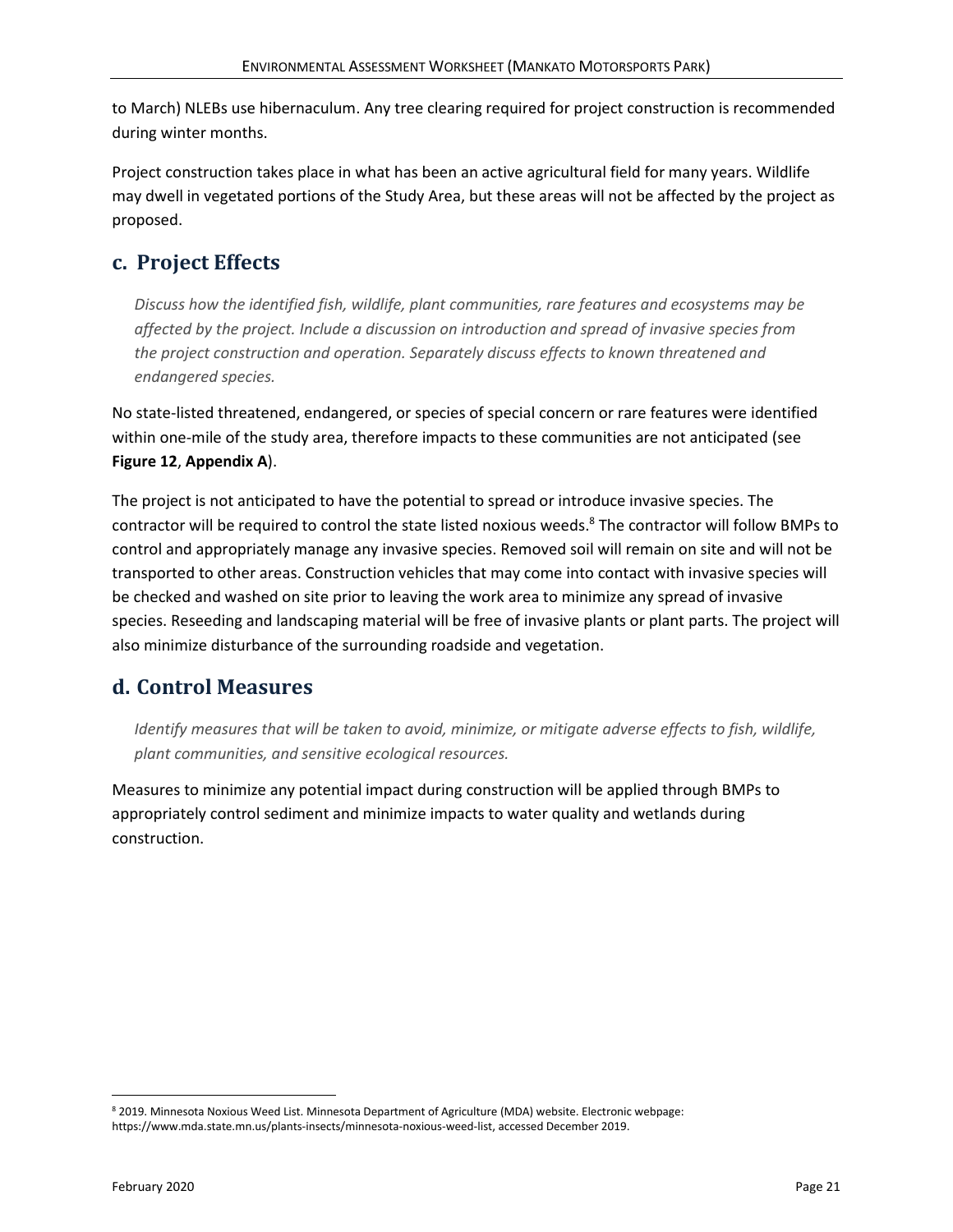# <span id="page-26-0"></span>**14 Historic Properties**

*Describe any historic structures, archeological sites, and/or traditional cultural properties on or in close proximity to the site. Include: 1) historic designations, 2) known artifact areas, and 3) architectural features. Attach letter received from the State Historic Preservation Office (SHPO). Discuss any anticipated effects to historic properties during project construction and operation. Identify measures that will be taken to avoid, minimize, or mitigate adverse effects to historic properties.*

A file search of State Historic Preservation Office (SHPO) was conducted to identify all known archaeological, historical, architectural, or traditional cultural properties that have potential to be impacted. Nine previously known archaeological sites were identified within one mile of the study area, with one site located partially within the study area. No records of existing resources listed on the National Register of Historic Places (NRHP) were identified within the study area.

A Phase I Archaeological Survey of the study area was conducted by Bolton & Menk, Inc., in the summer of 2019.<sup>9</sup> A total of five new precontact archaeological sites (lithic scatters) were identified in the course of the survey. Two sites appear to be potentially significant and are planned for avoidance. The US Army Corps of Engineers (Corps) is reviewing the report and will hold consultation with SHPO per its duties under Section 106 of the National Historic Preservation Act (NHPA).

<sup>9</sup> 2020. Jammi Ladwig and Austin Jenkins. *Phase I Archaeological Survey for the Proposed Mankato Motor Sports Facility Development in Eagle Lake, Blue Earth County, Minnesota*. Submitted to US Army Corps of Engineers.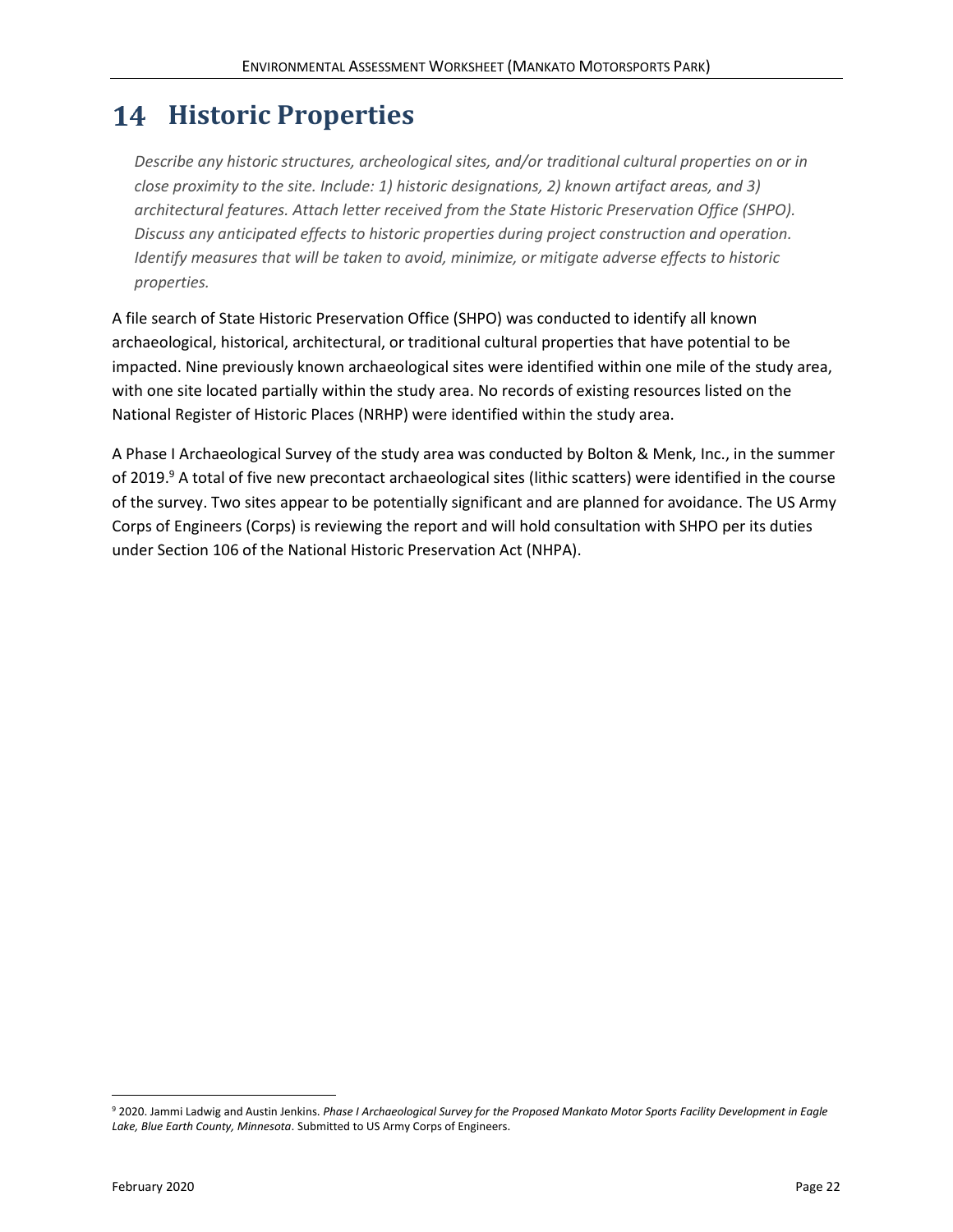# <span id="page-27-0"></span>15 Visual

*Describe any scenic views or vistas on or near the project site. Describe any project related visual effects such as vapor plumes or glare from intense lights. Discuss the potential visual effects from the project. Identify any measures to avoid, minimize, or mitigate visual effects.*

The project site is located in the City of Eagle Lake, northeast of the downtown area. The project is within an agricultural setting, with a highway (US-14) traveling along the southwestern boundary. A tree line borders Eagle Lake, west of the project site. A rural two-lane roadway travels along the eastern boundary. The parcel is currently an agricultural field with a rolling topography. There are 12 rural residences located within one-half mile of the site, north of Highway 14. There are no known scenic views or vistas on or near the project site.

Temporary visual effects are anticipated during the construction phase of the project, including construction vehicles, equipment, and construction materials. These temporary impacts would be noticeable to drivers traveling on the existing surrounding roadway and to residents living within the area.

The project will convert agricultural fields to a recreational destination. Earthen berms will be constructed that will be approximately 10 feet in height with a 10-foot top, and a 3:1 slope. Berms will line the entirety of the northern/northwestern and eastern track extents. Additionally, portions of the southeastern and southwestern site will include berms, west of the car condos and north of the golf entertainment complex.

Nearby residences will see the screening berms lining the site perimeter. Vehicles travelling on Highway 14 will see car condos along with the entertainment center, hotel, and screening berms. The driving track will likely only be visible from the west along Highway 14. Berms will provide visual and noise abatement.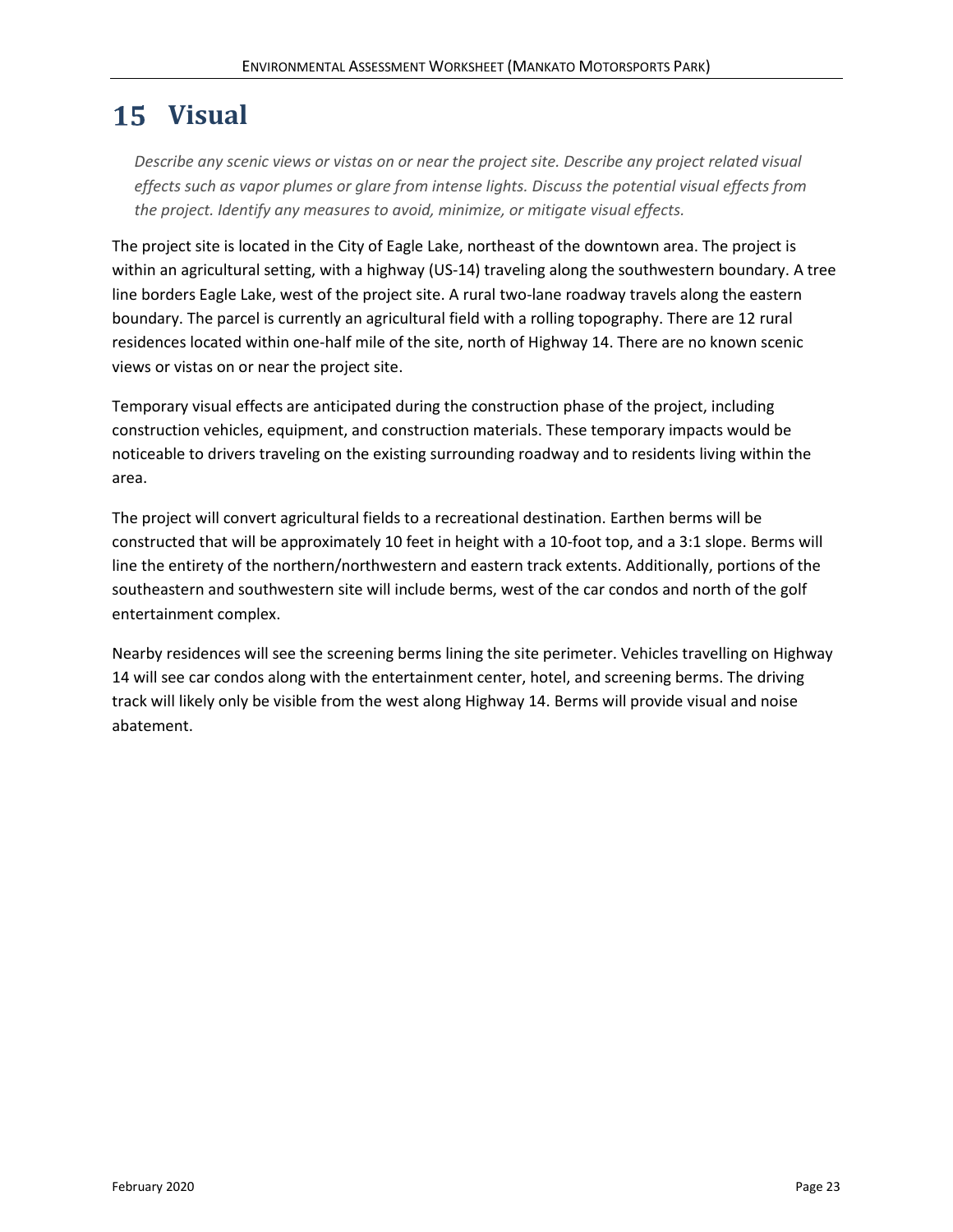# <span id="page-28-0"></span>16 Air

### **a. Stationary Source Emissions**

*Describe the type, sources, quantities and compositions of any emissions from stationary sources such as boilers or exhaust stacks. Include any hazardous air pollutants, criteria pollutants, and any greenhouse gases. Discuss effects to air quality including any sensitive receptors, human health or applicable regulatory criteria. Include a discussion of any methods used assess the project's effect on air quality and the results of that assessment. Identify pollution control equipment and other measures that will be taken to avoid, minimize, or mitigate adverse effects from stationary source emissions.*

The buildings will be fitted with modern air exchanges and ventilation that meet all MPCA, Department of Health and other regulatory agency requirements.

No significant impacts from stationary source emissions are anticipated. The project is not located in a nonattainment/maintenance status area and therefore no conformity requirements apply.

### **b. Vehicle Emissions**

*Describe the effect of the project's traffic generation on air emissions. Discuss the project's vehiclerelated emissions effect on air quality. Identify measures (e.g. traffic operational improvements, diesel idling minimization plan) that will be taken to minimize or mitigate vehicle-related emissions.*

Sources of vehicle emissions associated with the project include club cars using the track as well as vehicles travelling to and from the motorsports park. Emissions from these vehicles will be byproducts of gasoline and/or diesel combustion. More detailed traffic information is provided in **Item 18**.

During construction, BMPs such as engine anti-idling will be implemented. No significant or permanent impacts from vehicle emissions are anticipated.

# **c. Dust & Odors**

*Describe sources, characteristics, duration, quantities, and intensity of dust and odors generated during project construction and operation. (Fugitive dust may be discussed under item 16a). Discuss the effect of dust and odors in the vicinity of the project including nearby sensitive receptors and quality of life. Identify measures that will be taken to minimize or mitigate the effects of dust and odors.*

Dust common to construction and earth moving practices is expected (in the form of fugitive dust) during periods of dry weather. Dust will be visually monitored and recorded in conjunction with the NPDES Construction Stormwater Permit inspections. Appropriate dust control best management practices (such as soil wetting, misting/water vapor, and hydraulic additives) will be implemented (upon inspection or public complaint) by the contractor as necessary to control dust from leaving the project site during all phases of construction. Specific dust control BMPs will be determined based on severity,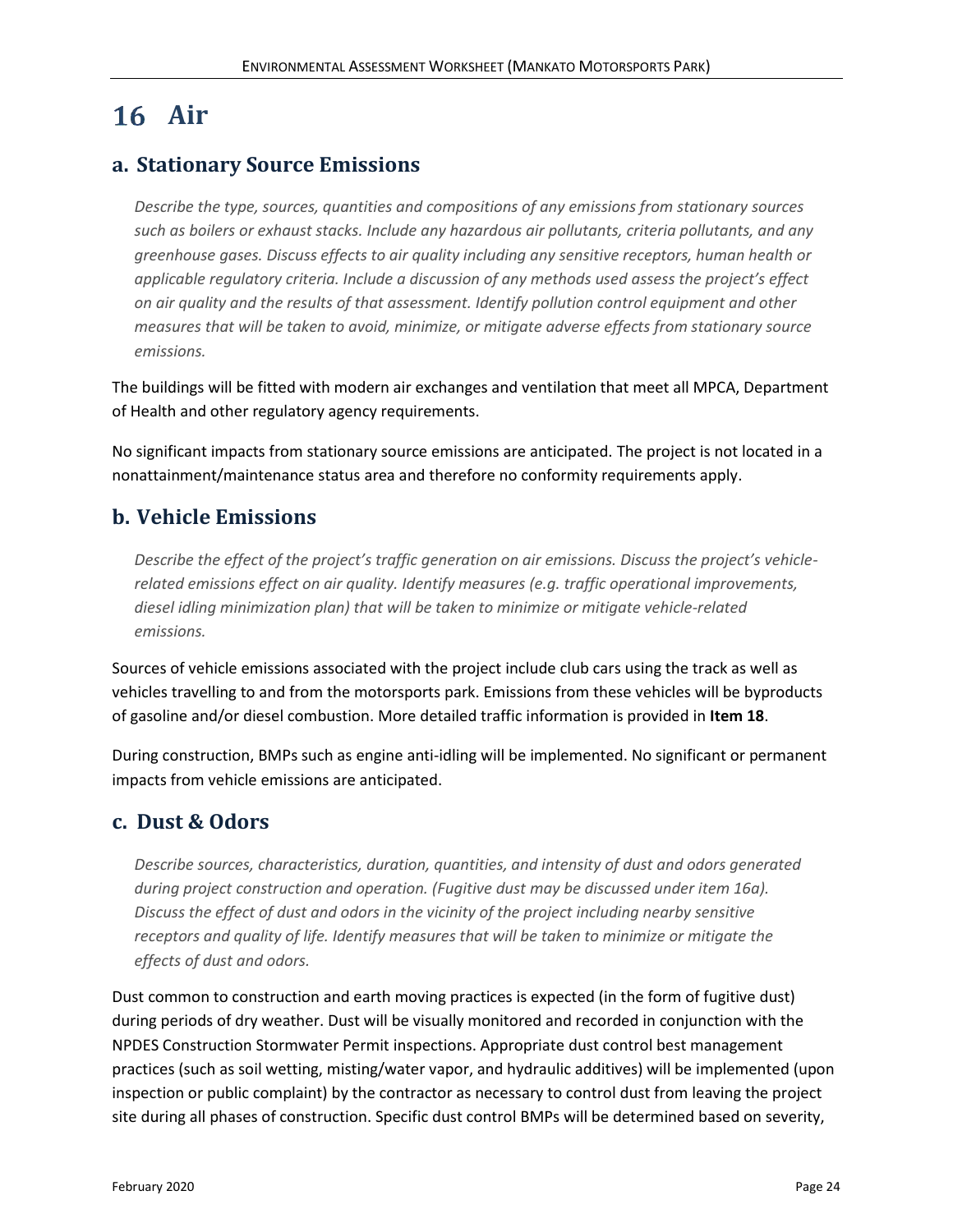weather conditions (i.e. wind speed), and current site conditions. The track, parking lots, and access routes will be paved, and areas adjacent to the track will be vegetated, therefore dust is not anticipated to be an issue.

Odors associated with the project are anticipated to be minimal and will include vehicle exhaust, residential properties (car condos), the clubhouse, hotel, and entertainment center. Odor is not anticipated to be a significant issue for the proposed project.

# <span id="page-29-0"></span>17 Noise

*Describe sources, characteristics, duration, quantities, and intensity of noise generated during project construction and operation. Discuss the effect of noise in the vicinity of the project including 1) existing noise levels/sources in the area, 2) nearby sensitive receptors, 3) conformance to state noise standards, and 4) quality of life. Identify measures that will be taken to minimize or mitigate the effects of noise.*

The Mankato Motorsports Track Club plans to build a facility on what is currently agricultural property in Eagle Lake, Minnesota. The parcel is bordered to the west by the shoreline of south lobe of Eagle Lake, to the east by 604<sup>th</sup> Avenue (CR 27), to the north by 220<sup>th</sup> Lane, and to the south by US Highway 14 and the extension of 216<sup>th</sup> Street. Downtown Eagle Lake and associated residential developments are located south of US Highway 14. A noise analysis was conducted in accordance with MPCA requirements. See **Appendix D** for the complete noise analysis report.

### **Regulatory Framework**

Minnesota state noise standards are under the direction of the MPCA. **Table 6** (below) provides a listing of the A-weighted decibels (dBA) standard for the state.

| <b>Land Use</b> | Day (7am - 10pm) dBA |                | Night (10pm – 7am) dBA |                |
|-----------------|----------------------|----------------|------------------------|----------------|
| Residential     | L10 Of 65            | $L_{50}$ of 60 | $L_{10}$ of $55$       | $L_{50}$ of 50 |
| Commercial      | $L_{10}$ of 70       | $L_{50}$ of 65 | $L_{10}$ of 70         | $L_{50}$ of 65 |
| Industrial      | $L_{10}$ of 80       | $L_{50}$ of 75 | $L_{10}$ of 80         | $L_{50}$ of 75 |

<span id="page-29-1"></span>**Table 6. MPCA State Noise Standards\***

\*Per the MPCA's "A Guide to Noise Control in Minnesota" (2015)

 $L_{10}$  is the sound level in decibels (dBA) over ten percent (six minutes), while  $L_{50}$  is over fifty percent (30 minutes), of an hour. Given that the facility does not anticipate nighttime use, the applicable standards for the proposed project's impact on local residences are the daytime  $L_{10}$  of 65 dBA and  $L_{50}$  of 60 dBA

#### **Project Impact Assessment Methodology**

A noise impact analysis was prepared for the project (see **Appendix D**). The impacts of the project were evaluated using the MINNOISEV31 traffic noise model. The model predicts noise level impacts from roadways based on the number and types of vehicles, and includes parameters such as travel speed,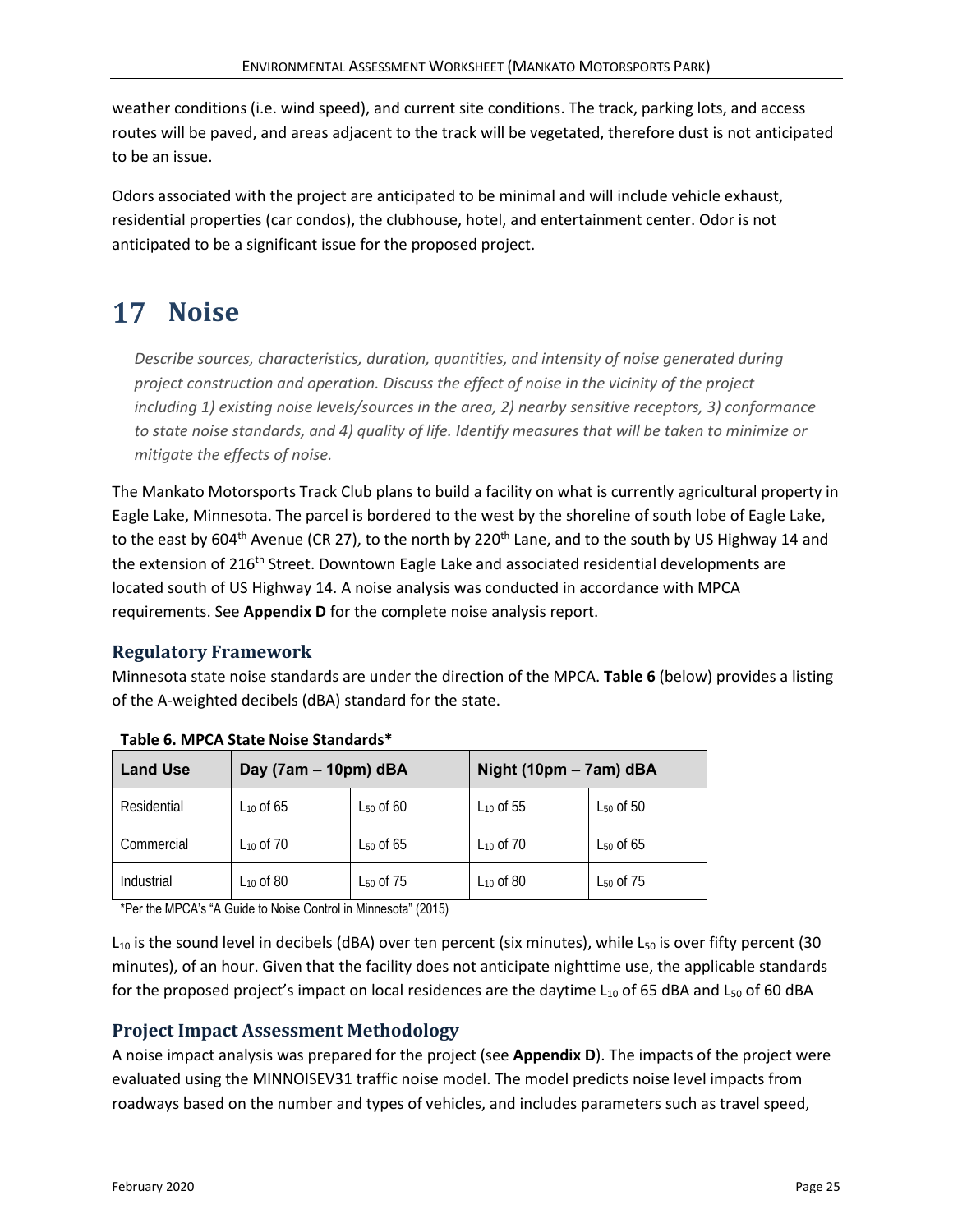distance, and type of ground cover between the roadway and the receiver. It also allows for the modeling of the different types of barriers (natural or manmade) have on received noise.

The model assumed the following:

- Number of vehicles per hour is 500. This is based on information from the developer that the maximum number of vehicles expected on the tract at any one time is 20 operating up to 50 minutes per hour, with a lap time of 2 minutes.
- The noise from the track is represented in the model by noise from 13 relatively straight sections of the track where cars could be expected to be traveling near top speed at their loudest noise levels.
- Terrain between the track and receptors is represented by modeled barriers or berms.
- Rows of buildings were evaluated as solid barriers with a building height of 20 feet.

Noise monitoring was conducted at Brainerd International Raceway (BIR) during a Performance Driving School event to assist in determining the potential noise impact of the proposed Mankato Motorsports Park track. A comparison of the data gathered during this monitoring and the MINNOISEV31 modeled results found that these results are within 2.5 dBA of the measured results at BIR. Roadway noise models within 3 dBA of measured data are normally considered to be in good agreement. These findings indicate the noise modeling methodology for the proposed track will be accurate given model parameters.

Existing noise levels within the study area were monitored at three noise monitoring (M) locations (see **Appendix D). The minimum**  $L_{10}$  **value was 36.8 dBA and the maximum was 72.5 dBA, while the minimum**  $L_{50}$  value was 35.5 dBA and the maximum was 65 dBA. Location M1, south of Highway 14, receives noise from the four-lane roadway, and the measured noise level at this location, assumed to be the background noise level, is higher than the State standard. Measured noise levels at monitoring location were then used to model the background noise at five receptor (R) locations. The measured noise level at M1 is assumed to be the background noise level at R1, and is already above the State noise standard at  $L_{eq}$  of 68.7 dBA.

#### **Results and Findings**

Without additional mitigation measures (berms, buildings, barriers), the modeled noise results demonstrate that the impact from vehicle noise up to a vehicle emission rate of 83.7 dBA at 50 feet is within MPCA's noise standards for the State, if all 20 vehicles operate at this level. The configuration of the 20 vehicles can include the following and still be in compliance with the State noise standards without any noise abatement: 5 vehicles have an emission rate of 83.8 dBA at 50 feet, 10 vehicles have an emission rate of 79.3 dBA at 50 feet, and 5 vehicles have an emission rate of 87.6 dBA at 50 feet or when 2 vehicles have an emission rate of 86.2 dBA at 50 feet, 16 vehicles have an emission rate of 81.7 dBA at 50 feet, and 2 vehicles have an emission rate of 90.1 dBA at 50 feet.

Noise modeling results with the proposed buildings, barriers, and berms indicate that impacts are compliant with the State noise standards up to a vehicle emission rate of 87.8 dBA, with all vehicles operating at this level. The configuration of the 20 vehicles can include the following and still be in compliance with the State noise standards: vehicles have an emission rate of 87.9 dBA at 50 feet, 10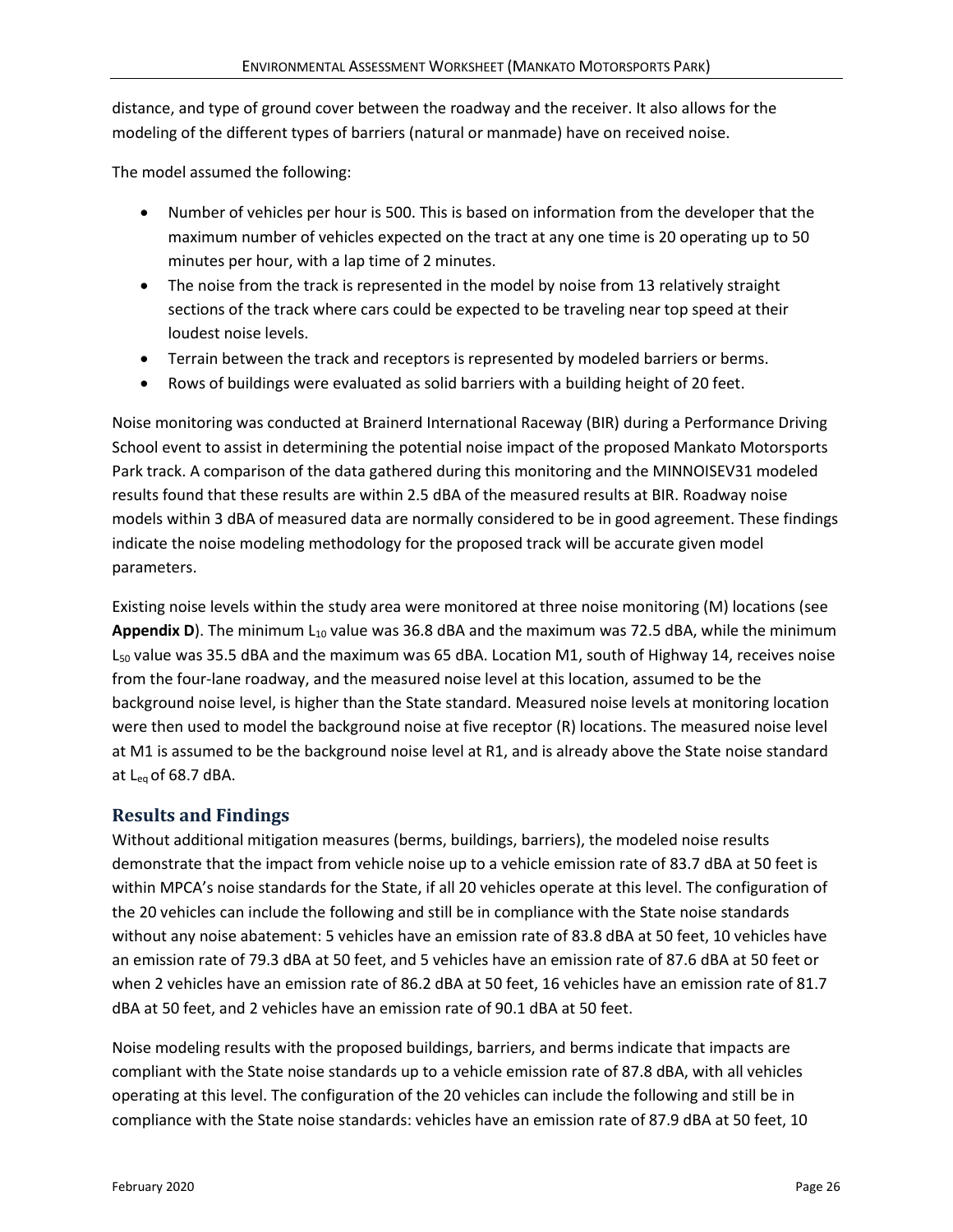vehicles have an emission rate of 83.4 dBA at 50 feet, and 5 vehicles have an emission rate of 91.8 dBA at 50 feet, or when 2 vehicles have an emission rate of 90.2 dBA at 50 feet, 16 vehicles have an emission rate of 85.7 dBA at 50 feet, and 2 vehicles have an emission rate of 94.1 dBA at 50 feet. See **Appendix D** for data tables and full discussion of noise modeling results.

The noise impact analysis shows that the track can operate in compliance with Minnesota noise standards given the emission levels of most of the vehicles that are expected to operate at the track. In addition to the noise mitigation measures such as barriers, buildings, and berms discussed above, the developer will implement a noise compliance assurance plan.

#### **Track Noise Impact Compliance Plan**

A noise compliance plan will be implemented by Bradford Development at the proposed Mankato Motorsports Park track to ensure continued adherence to State noise standards. The plan is expected to include the following:

- Testing of emission levels of individual vehicles at monitoring locations at a distance of 50 feet.
- Monitoring of noise levels at nearby residences, on multiple event days to ensure a broad array of track and meteorological conditions are represented.
- Driver education will be provided to ensure track users understand noise requirements at the track prior to arrival.
- Muffler systems that are temporary and quickly mounted for non-compliant vehicles, and otherwise non-compliant vehicles will not be allowed at track events.

Vehicle emissions allowed at the facility will be determined through monitoring of noise at events given differential combinations of vehicles emissions in compliance with State noise standards. The modeling shows that two vehicles operating at vehicle emission levels of 94.1 dBA at 50 feet with 18 other cars on the track operating at various emission levels can be compliant with the State noise standards. Those vehicles found to be non-compliant even with temporary muffler systems will not be allowed at track events.

Using a combination of noise mitigation with barriers, berms, and structures, along with the control of maximum noise levels from the cars expected to operate on the track, the proposed Mankato Motorsports Park track can operate within the State noise rules.

#### **Construction Noise**

During construction, it is unavoidable that noise levels will increase in the immediate area surrounding the project site. The actual noise levels on and adjacent to the site will vary considerably depending on the numbers and types of equipment being operated at any given time. **Table 7** (below) shows peak noise levels monitored at 50 feet from various types of construction equipment. This equipment is primarily associated with site grading/site preparation, which is generally the construction phase associated with the greatest noise levels.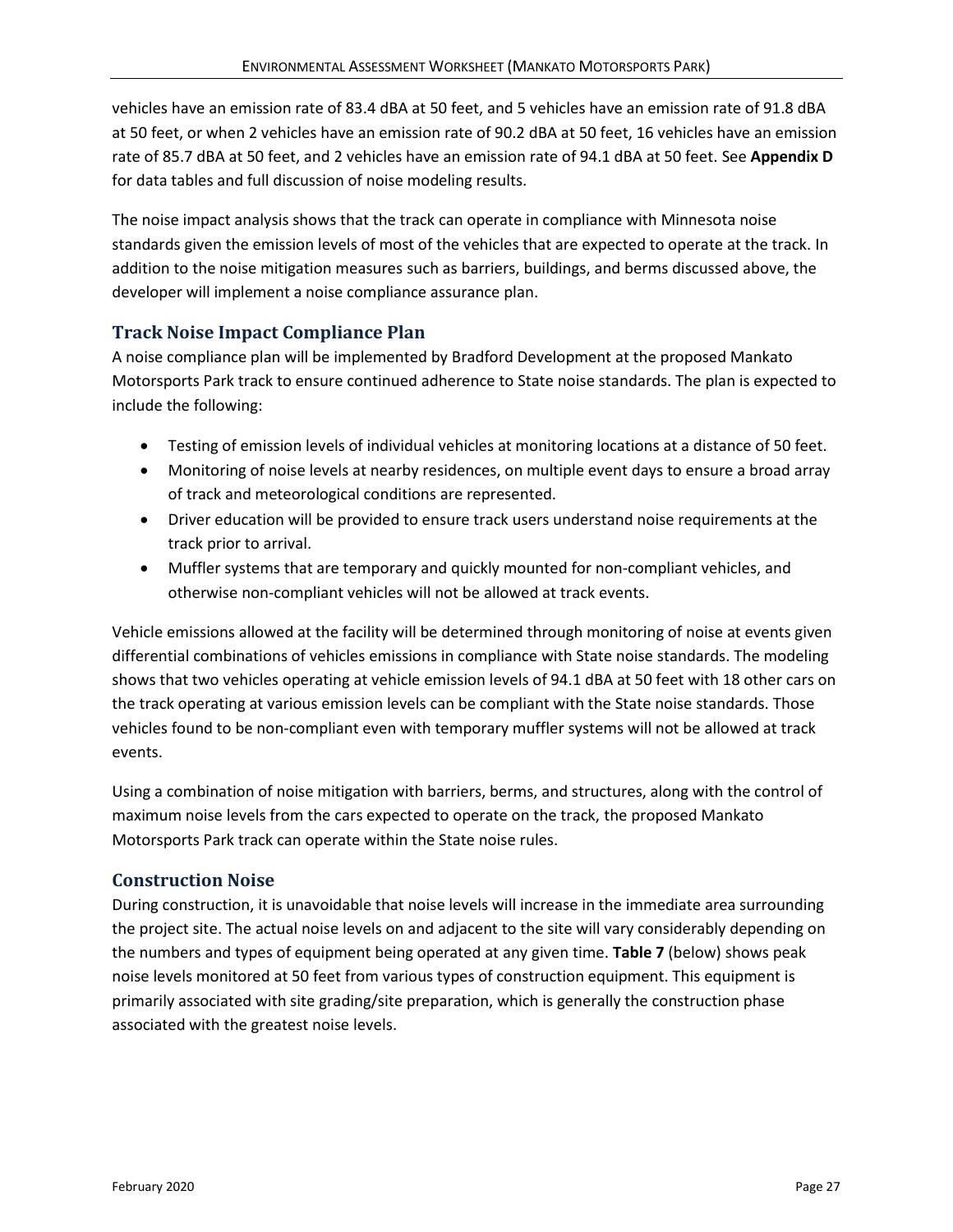|                     | <b>Manufacturers</b> | <b>Total Number of</b>  |            | Peak Noise Level (dBA*) |
|---------------------|----------------------|-------------------------|------------|-------------------------|
| <b>Equipment</b>    | <b>Sampled</b>       | <b>Models in Sample</b> | Range      | Average                 |
| <b>Backhoes</b>     |                      |                         | 74-92      | 83                      |
| Front Loaders       | 5                    | 30                      | 75-96      | 85                      |
| <b>Dozers</b>       | 8                    | 41                      | 65-95      | 85                      |
| Graders             |                      | 15                      | 72-92      |                         |
| Scrapers            |                      | 27                      | 76-98      | 87                      |
| <b>Pile Drivers</b> | N/A                  | N/A                     | $95 - 105$ |                         |

<span id="page-32-1"></span>**Table 7: Typical Construction Equipment Noise Levels at 50 Feet**

\* units of "A-weighted decibels"

Source: United States Environmental Protection Agency and Federal Highway Administration

Construction activities will be temporary in duration. The contractor will be required to comply with applicable local ordinance requirements regarding noise. Construction equipment will be required to have factory installed mufflers or their equivalents in good working order during the life of the construction contracts. It is anticipated that construction activities will take place during the less noisesensitive daylight hours. Pile driving will not be required for this project, nor will jack-hammering or concrete sawing. The loudest construction activities will largely take place on a given portion of the site at one time. The total duration of the majority of the project components will be one construction season, including the track, noise abatement features, clubhouse, six car condos, and associated parking areas. Additional car condos will be constructed as sold, and the hotel and golf entertainment center will be constructed when a developer purchases or leases the property.

# <span id="page-32-0"></span>**18 Transportation**

# **a. Project-Related Traffic**

*Describe traffic-related aspects of project construction and operation. Include: 1) existing and proposed additional parking spaces, 2) estimated total average daily traffic generated, 3) estimated maximum peak hour traffic generated and time of occurrence, 4) indicate source of trip generation rates used in the estimates, and 5) availability of transit and/or other alternative transportation modes.*

#### 1) Existing and Proposed Parking

The parcel is currently in agricultural crop production, with residential parking available at the one existing single-family home. The proposed project will construct parking lots associated with the proposed built amenities. Approximate parking spaces are presented in **Figure 4B**, and based on standard parking allocation of one stall per hotel units (rooms), and one stall per two employees. The track clubhouse will include 139 spaces, and a proposed parking lot for the entertainment center and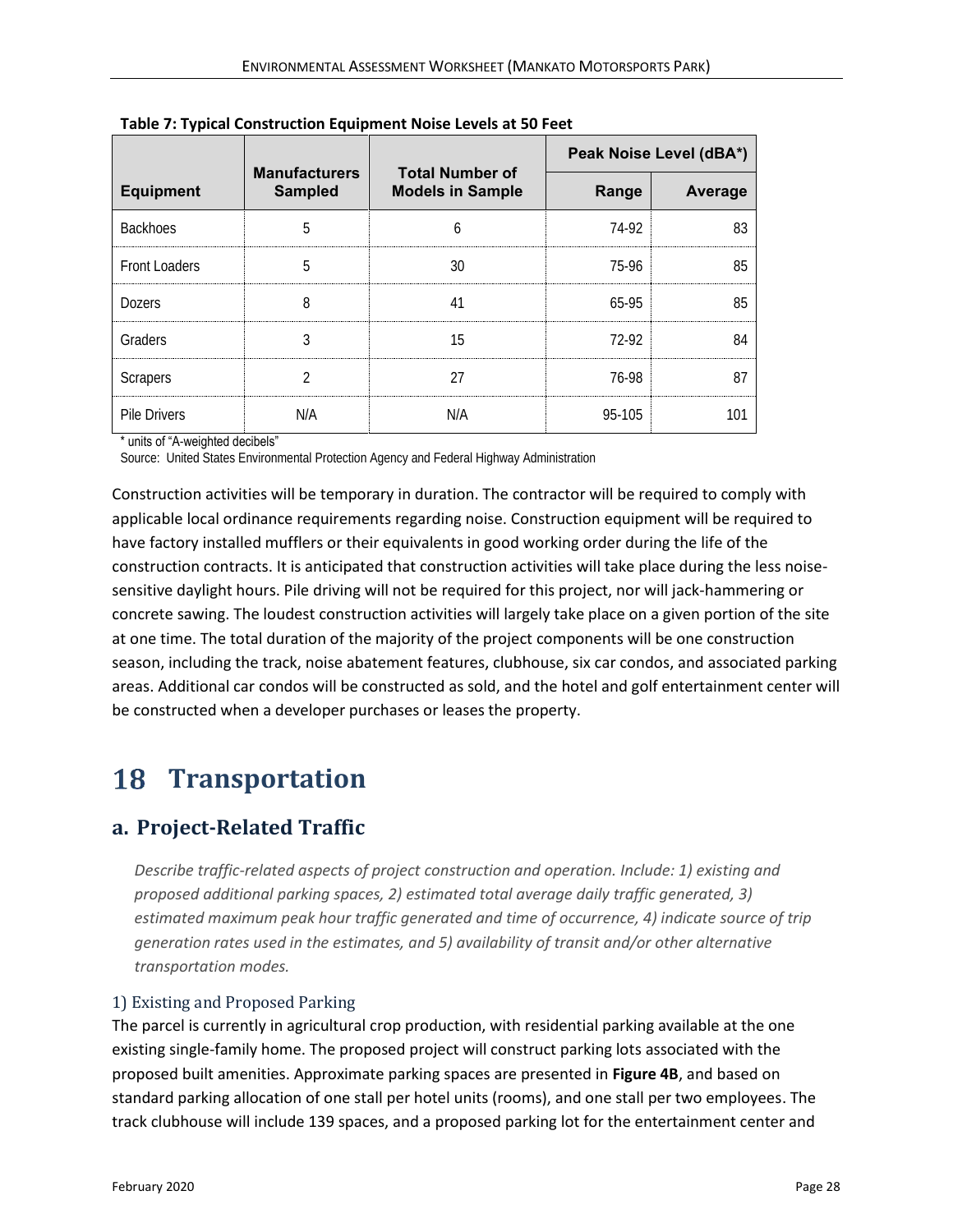hotel will provide an additional 336 spaces for the hotel and entertainment center. Additional parking will be available at the car condos totaling 96 units, with approximately two vehicle spaces per unit.

#### 2) Estimated Average Daily Traffic Generated

The annual average daily traffic (AADT) for the no-build and build scenarios are provided in **Table 8** below. Trips were generated under the build analysis for the clubhouse, hotel, and golf entertainment complex. Other traffic patterns from events, such as car condo use, were not analyzed as this traffic is anticipated to come and go throughout the day, similar to a golf club, with no significant peaks, or will arrive via shared transportation such as busing, so the impacts to the surrounding roadway network would be minor compared to the educational, golf entertainment complex and restaurant uses. For the build scenario, this is in anticipation of the restaurant, performance driving school, hotel, clubhouse, and golf entertainment complex in use.

#### <span id="page-33-0"></span>**Table 8: AADT**

|               | <b>Build</b><br>No-Build |        |        |        |
|---------------|--------------------------|--------|--------|--------|
| Location      | 2020                     | 2040   | 2020   | 2040   |
| CR 27 & CR 17 | 950                      | 1.225  | 2.400  | 2,600  |
| TH 14 & CR 27 | 15,300                   | 19,800 | 16,300 | 21,000 |

### 3) Estimated Maximum Peak Hour Traffic

The track will be used throughout the day, similar to a golf club, with no significant peaks in the amount of traffic. Worst case scenario peak AM and PM hours traffic generated is 193 in the AM, and 373 in the PM.

#### 4) Source of Trip Generation Rate

Trip generation procedures from ITE Trip Generation Manual: 10<sup>th</sup> Edition.

#### 5) Availability of Transit/Alternative Transportation Modes

Greater Mankato Transit offers bus service to Eagle Lake six days per week. This bus only services those areas of Eagle Lake *south* of Trunk Highway (TH) 14, however. Non-motorized traffic would need to cross TH 14 at Parkway Ave/Marble Rd, an intersection without pedestrian facilities, in order to access the Mankato Motorsports Park site.

# **b. Potential Congestion**

*Discuss the effect on traffic congestion on affected roads and describe any traffic improvements necessary. The analysis must discuss the project's impact on the regional transportation system. If the peak hour traffic generated exceeds 250 vehicles or the total daily trips exceeds 2,500, a traffic impact study must be prepared as part of the EAW. Use the format and procedures described in the Minnesota Department of Transportation's Access Management Manual, Chapter 5 (available at: http://www.dot.state.mn.us/accessmanagement/resources.html) or a similar local guidance,*

A traffic impact study was completed for the proposed project, see **Appendix E**. Traffic operations were evaluated under 2020 build / no-build and 2040 build / no-build. A summary of the traffic impact study is found below.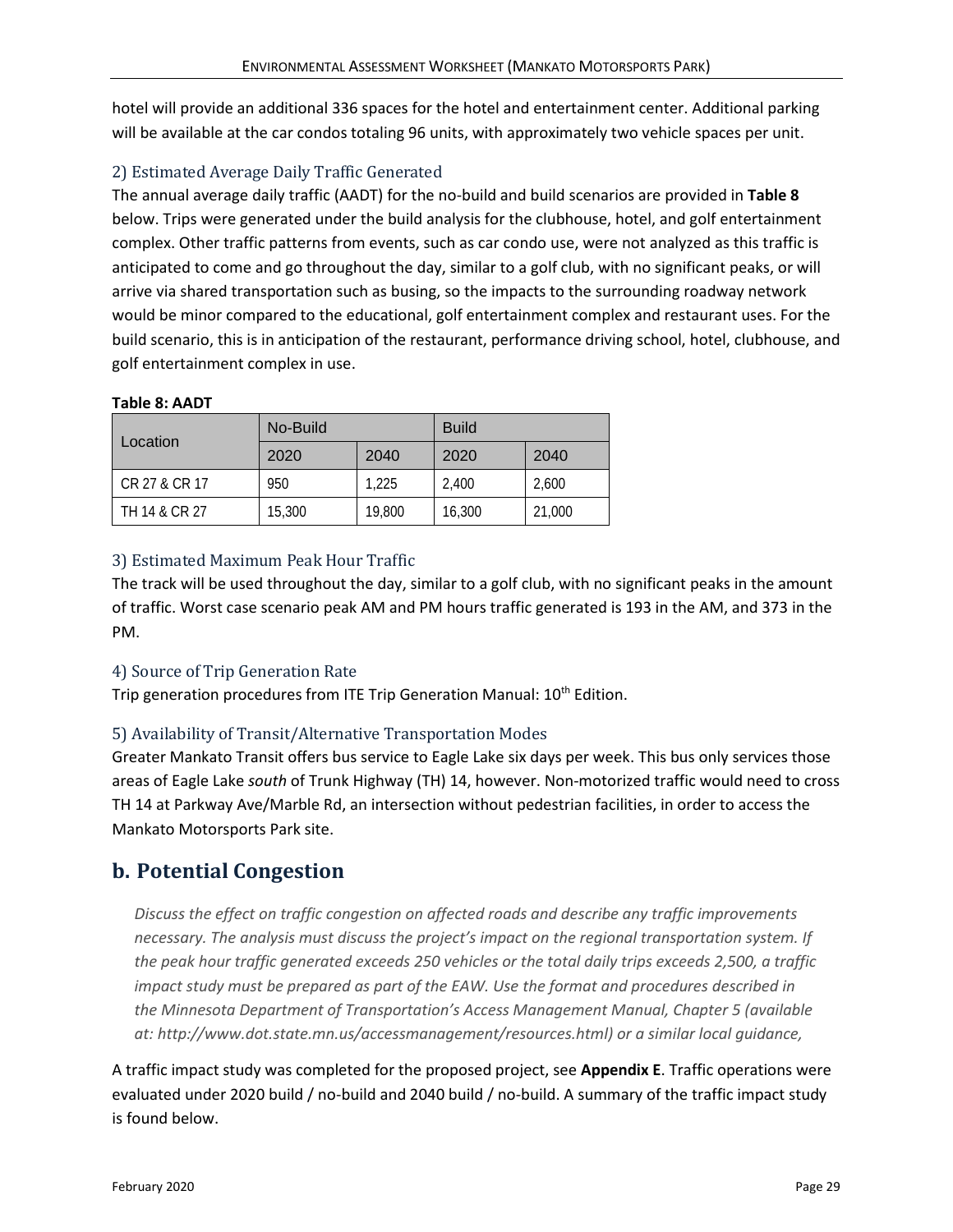The proposed access location, traffic control, and intersection geometry were analyzed to identify any proposed changes that may be needed for the project as proposed. The access location to Mankato Motorsports Park is proposed at the intersection of CR 17 and CR 27. The traffic impact study recommends that this location remain as proposed as it would not add an additional intersection to the county road, and prevents overlapping left turns and associated safety concerns. Based on MnDOT Access Management Manual and AADT, a southbound right turn lane is warranted at the access location (CR 17 and CR 27) based on the 2040 projection, but queuing and delay operations demonstrate that it is not necessary. Southbound delay and queues are anticipated to be minimal through 2040, even with the proposed site development.

From the MnDOT Road Design Manual (2000) "on 2-lane, rural highways…left turn lanes should be provided when the access is to a public road, an industrial tract or a commercial center." For the proposed project, a dedicated northbound left turn lane is required at the intersection of CR 17 and CR 27. An eastbound right turn lane on CR 17 at CR 27 could also be considered, but is not required. Queuing and delay remain acceptable given the aforementioned addition and no additional turn lanes are recommended. The existing side street stop traffic control at the intersection remains acceptable with the added northbound left turn lane and no change is recommended.

The traffic impact study determined that there are no anticipated impacts to TH 14 and that the intersection of TH 14 and CR 27 continues to operate at an acceptable Level of Service (LOS) A with or without the proposed development.

# <span id="page-34-0"></span>**Cumulative Potential Effects**

# **a. Geographic Scales & Timeframes**

*Describe the geographic scales and timeframes of the project related environmental effects that could combine with other environmental effects resulting in cumulative potential effects.*

The majority of the Mankato Motorsports Park components are to be constructed in a single construction season, including the track, noise abatement structures, clubhouse, six car condo buildings, and associated parking lots. Additional car condo buildings (six additional) will be constructed as sold, and the hotel and golf entertainment center will be constructed when a developer purchases or leases the property. The timing of the construction of these future components will coincide when any permitting is complete, such as wetland permitting. No known future development will occur within the parcel. According to Blue Earth Counties' Comprehensive Plan, it is implied that some zoning or interim uses may change, particularly near urban areas such as Eagle Lake. Changes to City boundaries and zoned uses could have unforeseen future environmental effects.

The City of Eagle Lake will be extending sanitary sewer and water lines to the study area at the developer's expense. The wastewater from Eagle Lake is served by the City of Mankato's Wastewater Treatment Plant. Natural resources such as wetlands have the potential to be affected by this action. Any mitigation of potential wetland impacts will be achieved through State permitting methods as required.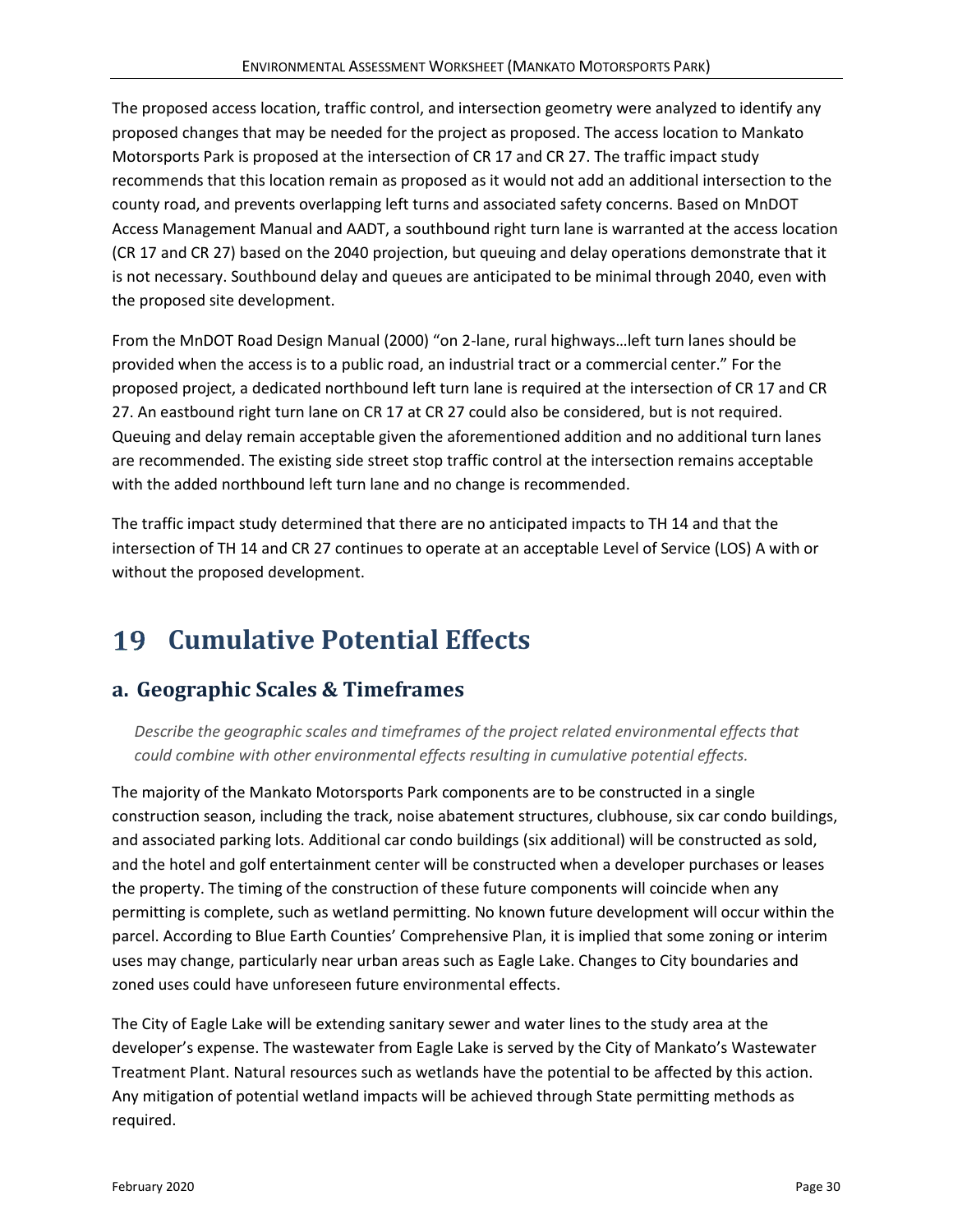Noise from the proposed Mankato Motorsports Park will continue to be monitored per the noise compliance assurance plan. Noise monitoring at events and of individual vehicles will be compared to State standards to identify necessary restrictions on track operations.

Project related environmental effects are discussed thoroughly in the preceding sections of this document. There are no additional anticipated cumulative potential impacts.

# **b. Future Projects**

*Describe any reasonably foreseeable future projects (for which a basis of expectation has been laid) that may interact with environmental effects of the proposed project within the geographic scales and timeframes identified above.*

There are no reasonably foreseeable future projects that may interact with environmental effects of the proposed Mankato Motorsports Park project.

# **c. Discussion/Summary of Cumulative Potential Effects**

*Discuss the nature of the cumulative potential effects and summarize any other available information relevant to determining whether there is potential for significant environmental effects due to these cumulative effects.*

There are no additional cumulative potential effects for the proposed project beyond those stated in **Item 19a**. Significant cumulative potential environmental effects are not anticipated.